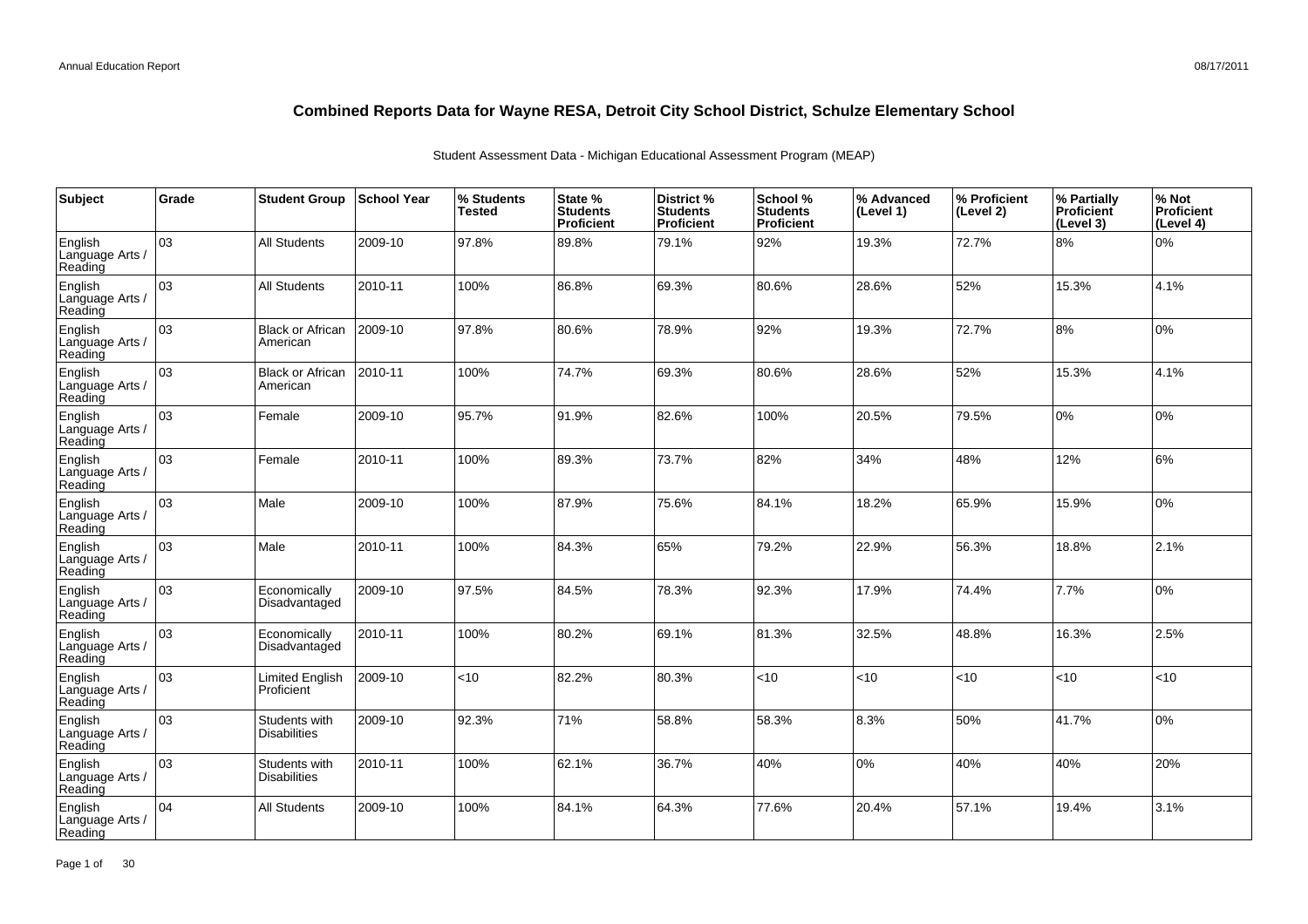| Subject                               | Grade | <b>Student Group</b>                 | School Year | % Students<br><b>Tested</b> | State %<br><b>Students</b><br>Proficient | District %<br><b>Students</b><br>Proficient | School %<br><b>Students</b><br><b>Proficient</b> | % Advanced<br>(Level 1) | % Proficient<br>(Level 2) | % Partially<br>Proficient<br>(Level 3) | % Not<br>Proficient<br>(Level 4) |
|---------------------------------------|-------|--------------------------------------|-------------|-----------------------------|------------------------------------------|---------------------------------------------|--------------------------------------------------|-------------------------|---------------------------|----------------------------------------|----------------------------------|
| English<br>Language Arts /<br>Reading | 04    | <b>All Students</b>                  | 2010-11     | 100%                        | 84.1%                                    | 63.6%                                       | 66%                                              | 17%                     | 48.9%                     | 30.9%                                  | 3.2%                             |
| English<br>Language Arts /<br>Reading | 04    | <b>Black or African</b><br>American  | 2009-10     | 100%                        | 68.6%                                    | 64.5%                                       | 77.1%                                            | 20.8%                   | 56.3%                     | 19.8%                                  | 3.1%                             |
| English<br>Language Arts /<br>Reading | 04    | <b>Black or African</b><br>American  | 2010-11     | 100%                        | 69.1%                                    | 62.6%                                       | 66%                                              | 17%                     | 48.9%                     | 30.9%                                  | 3.2%                             |
| English<br>Language Arts /<br>Reading | 04    | White                                | 2009-10     | <10                         | 88.9%                                    | 60.1%                                       | <10                                              | <10                     | $10^{-1}$                 | <10                                    | <10                              |
| English<br>Language Arts /<br>Reading | 04    | Female                               | 2009-10     | 100%                        | 86.1%                                    | 67.8%                                       | 77.3%                                            | 18.2%                   | 59.1%                     | 20.5%                                  | 2.3%                             |
| English<br>Language Arts<br>Reading   | 04    | Female                               | 2010-11     | 100%                        | 87%                                      | 68.8%                                       | 68.9%                                            | 17.8%                   | 51.1%                     | 26.7%                                  | 4.4%                             |
| English<br>Language Arts /<br>Reading | 04    | Male                                 | 2009-10     | 100%                        | 82.1%                                    | 60.8%                                       | 77.8%                                            | 22.2%                   | 55.6%                     | 18.5%                                  | 3.7%                             |
| English<br>Language Arts<br>Reading   | 04    | Male                                 | 2010-11     | 100%                        | 81.3%                                    | 58.6%                                       | 63.3%                                            | 16.3%                   | 46.9%                     | 34.7%                                  | 2%                               |
| English<br>Language Arts<br>Reading   | 04    | Economically<br>Disadvantaged        | 2009-10     | 100%                        | 75.7%                                    | 63.3%                                       | 75.3%                                            | 19.1%                   | 56.2%                     | 21.3%                                  | 3.4%                             |
| English<br>Language Arts<br>Reading   | 04    | Economically<br>Disadvantaged        | 2010-11     | 100%                        | 76.1%                                    | 63.2%                                       | 64.8%                                            | 16.9%                   | 47.9%                     | 31%                                    | 4.2%                             |
| English<br>Language Arts<br>Reading   | 04    | <b>Limited English</b><br>Proficient | 2010-11     | $<$ 10                      | 66.5%                                    | 68.7%                                       | < 10                                             | <10                     | < 10                      | $ $ < 10                               | $<$ 10                           |
| English<br>Language Arts<br>Reading   | 04    | Students with<br><b>Disabilities</b> | 2009-10     | 100%                        | 58%                                      | 43.2%                                       | 53.8%                                            | 15.4%                   | 38.5%                     | 34.6%                                  | 11.5%                            |
| English<br>Language Arts<br>Reading   | 04    | Students with<br><b>Disabilities</b> | 2010-11     | 100%                        | 54.2%                                    | 25.8%                                       | 10%                                              | 0%                      | 10%                       | 80%                                    | 10%                              |
| English<br>Language Arts<br>Reading   | 05    | <b>All Students</b>                  | 2009-10     | 100%                        | 85.2%                                    | 65.1%                                       | 71%                                              | 17.2%                   | 53.8%                     | 21.5%                                  | 7.5%                             |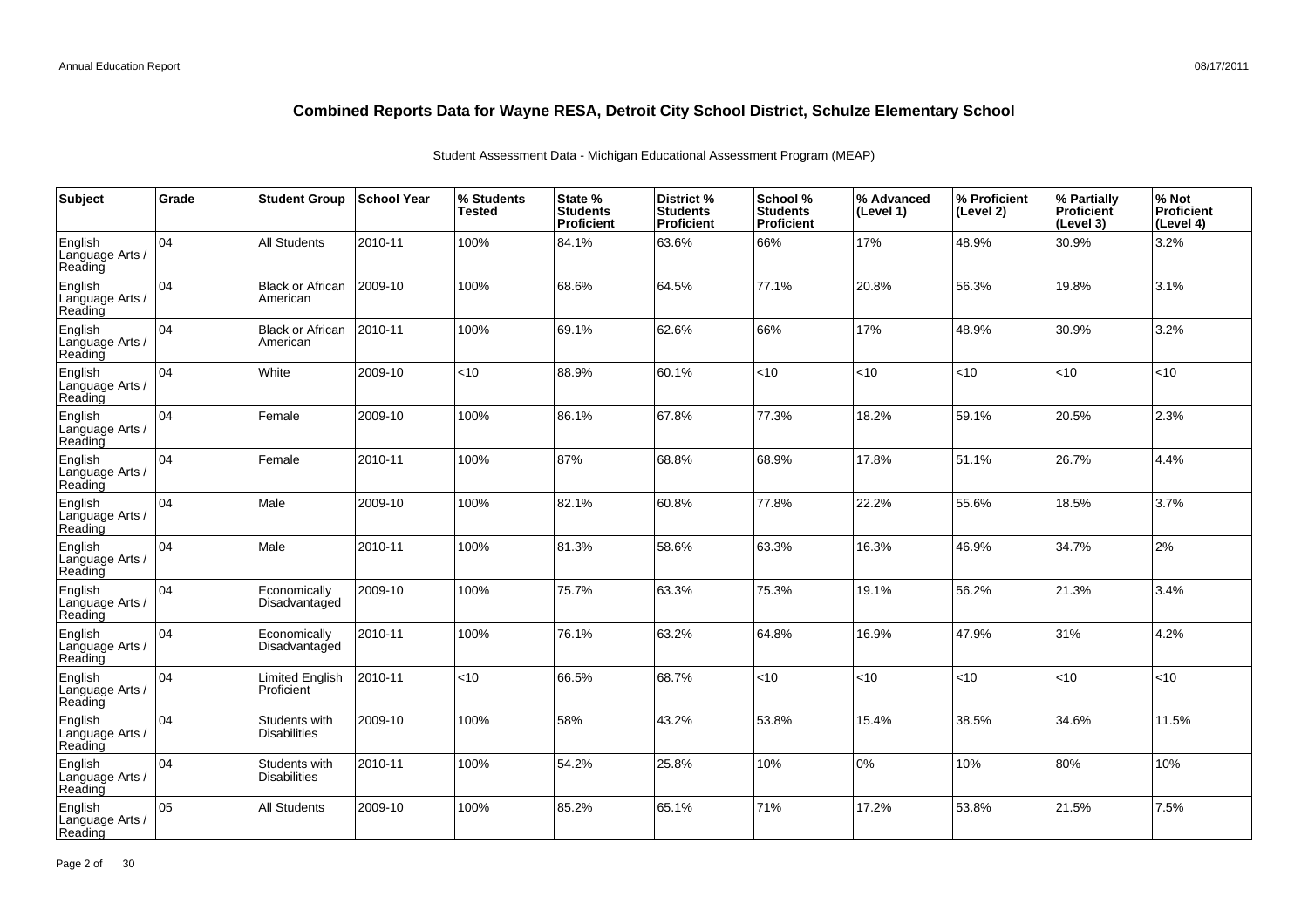| Subject                               | Grade | <b>Student Group</b>                 | School Year | % Students<br><b>Tested</b> | State %<br><b>Students</b><br>Proficient | District %<br><b>Students</b><br><b>Proficient</b> | School %<br><b>Students</b><br><b>Proficient</b> | % Advanced<br>(Level 1) | % Proficient<br>(Level 2) | % Partially<br>Proficient<br>(Level 3) | % Not<br>Proficient<br>(Level 4) |
|---------------------------------------|-------|--------------------------------------|-------------|-----------------------------|------------------------------------------|----------------------------------------------------|--------------------------------------------------|-------------------------|---------------------------|----------------------------------------|----------------------------------|
| English<br>Language Arts /<br>Reading | 05    | <b>All Students</b>                  | 2010-11     | 100%                        | 85.1%                                    | 65.4%                                              | 59.6%                                            | 14.4%                   | 45.2%                     | 21.2%                                  | 19.2%                            |
| English<br>Language Arts /<br>Reading | 05    | <b>Black or African</b><br>American  | 2009-10     | 100%                        | 70.4%                                    | 65.2%                                              | 70.3%                                            | 16.5%                   | 53.8%                     | 22%                                    | 7.7%                             |
| English<br>Language Arts /<br>Reading | 05    | <b>Black or African</b><br>American  | 2010-11     | 100%                        | 71.6%                                    | 64.6%                                              | 60.2%                                            | 14.6%                   | 45.6%                     | 20.4%                                  | 19.4%                            |
| English<br>Language Arts /<br>Reading | 05    | White                                | 2009-10     | <10                         | 89.8%                                    | 67%                                                | <10                                              | <10                     | $10^{-1}$                 | <10                                    | <10                              |
| English<br>Language Arts /<br>Reading | 05    | White                                | 2010-11     | $<$ 10                      | 89%                                      | 67.5%                                              | < 10                                             | <10                     | $<$ 10                    | < 10                                   | <10                              |
| English<br>Language Arts<br>Reading   | 05    | Female                               | 2009-10     | 100%                        | 86.8%                                    | 67.7%                                              | 78.4%                                            | 21.6%                   | 56.8%                     | 8.1%                                   | 13.5%                            |
| English<br>Language Arts<br>Reading   | 05    | Female                               | 2010-11     | 100%                        | 87.7%                                    | 69.3%                                              | 59.5%                                            | 23.8%                   | 35.7%                     | 21.4%                                  | 19%                              |
| English<br>Language Arts<br>Reading   | 05    | Male                                 | 2009-10     | 100%                        | 83.5%                                    | 62.5%                                              | 66.1%                                            | 14.3%                   | 51.8%                     | 30.4%                                  | 3.6%                             |
| English<br>Language Arts<br>Reading   | lo5   | Male                                 | 2010-11     | 100%                        | 82.6%                                    | 61.5%                                              | 59.7%                                            | 8.1%                    | 51.6%                     | 21%                                    | 19.4%                            |
| English<br>Language Arts<br>Reading   | 05    | Economically<br>Disadvantaged        | 2009-10     | 100%                        | 76.6%                                    | 63.8%                                              | 71.1%                                            | 16.9%                   | 54.2%                     | 21.7%                                  | 7.2%                             |
| English<br>Language Arts<br>Reading   | 05    | Economically<br>Disadvantaged        | 2010-11     | 100%                        | 77.4%                                    | 64.9%                                              | 56.3%                                            | 11.3%                   | 45%                       | 22.5%                                  | 21.3%                            |
| English<br>Language Arts<br>Reading   | 05    | Students with<br><b>Disabilities</b> | 2009-10     | 100%                        | 57.6%                                    | 36.2%                                              | 35.3%                                            | 5.9%                    | 29.4%                     | 52.9%                                  | 11.8%                            |
| English<br>Language Arts<br>Reading   | 05    | Students with<br><b>Disabilities</b> | 2010-11     | 100%                        | 53%                                      | 30.1%                                              | 15.8%                                            | 5.3%                    | 10.5%                     | 15.8%                                  | 68.4%                            |
| English<br>Language Arts<br>Reading   | 06    | All Students                         | 2009-10     | 100%                        | 87.7%                                    | 72.1%                                              | 68.8%                                            | 10.4%                   | 58.4%                     | 24.7%                                  | 6.5%                             |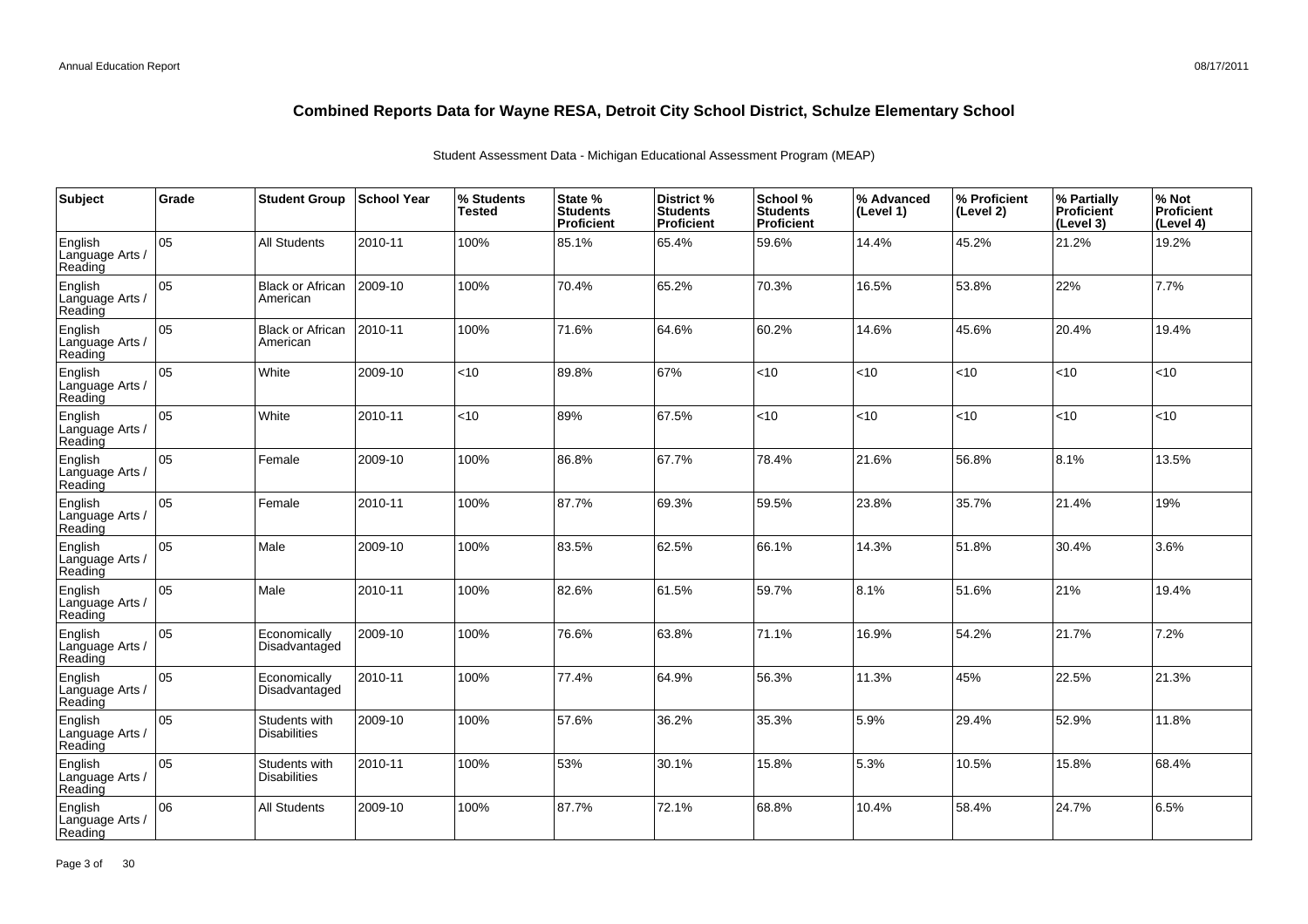| Subject                               | Grade | <b>Student Group</b>                 | School Year | % Students<br><b>Tested</b> | State %<br><b>Students</b><br>Proficient | District %<br><b>Students</b><br>Proficient | School %<br><b>Students</b><br><b>Proficient</b> | % Advanced<br>(Level 1) | % Proficient<br>(Level 2) | % Partially<br>Proficient<br>(Level 3) | % Not<br>Proficient<br>(Level 4) |
|---------------------------------------|-------|--------------------------------------|-------------|-----------------------------|------------------------------------------|---------------------------------------------|--------------------------------------------------|-------------------------|---------------------------|----------------------------------------|----------------------------------|
| English<br>Language Arts /<br>Reading | 06    | All Students                         | 2010-11     | 99%                         | 84%                                      | 58.9%                                       | 67.7%                                            | 10.4%                   | 57.3%                     | 25%                                    | 7.3%                             |
| English<br>Language Arts /<br>Reading | 06    | <b>Black or African</b><br>American  | 2009-10     | 100%                        | 75.8%                                    | 72.1%                                       | 68.8%                                            | 10.4%                   | 58.4%                     | 24.7%                                  | 6.5%                             |
| English<br>Language Arts /<br>Reading | 06    | <b>Black or African</b><br>American  | 2010-11     | 98.9%                       | 68.3%                                    | 58.4%                                       | 67%                                              | 9.6%                    | 57.4%                     | 25.5%                                  | 7.4%                             |
| English<br>Language Arts /<br>Reading | 06    | White                                | 2010-11     | $<$ 10                      | 88.8%                                    | 59.3%                                       | <10                                              | <10                     | <10                       | < 10                                   | <10                              |
| English<br>Language Arts /<br>Reading | 06    | Female                               | 2009-10     | 100%                        | 90%                                      | 77.9%                                       | 65.2%                                            | 13%                     | 52.2%                     | 23.9%                                  | 10.9%                            |
| English<br>Language Arts /<br>Reading | 06    | Female                               | 2010-11     | 100%                        | 86.9%                                    | 64.7%                                       | 76.1%                                            | 15.2%                   | 60.9%                     | 19.6%                                  | 4.3%                             |
| English<br>Language Arts /<br>Reading | 06    | Male                                 | 2009-10     | 100%                        | 85.4%                                    | 66.9%                                       | 74.2%                                            | 6.5%                    | 67.7%                     | 25.8%                                  | 0%                               |
| English<br>Language Arts<br>Reading   | 06    | Male                                 | 2010-11     | 98%                         | 81.2%                                    | 53.5%                                       | 60%                                              | 6%                      | 54%                       | 30%                                    | 10%                              |
| English<br>Language Arts<br>Reading   | 06    | Economically<br>Disadvantaged        | 2009-10     | 100%                        | 81.1%                                    | 71%                                         | 65.2%                                            | 10.1%                   | 55.1%                     | 27.5%                                  | 7.2%                             |
| English<br>Language Arts<br>Reading   | 06    | Economically<br>Disadvantaged        | 2010-11     | 98.5%                       | 75.6%                                    | 58.7%                                       | 70.1%                                            | 10.4%                   | 59.7%                     | 23.9%                                  | 6%                               |
| English<br>Language Arts<br>Reading   | 06    | <b>Limited English</b><br>Proficient | 2010-11     | $<$ 10                      | 51.3%                                    | 62.8%                                       | <10                                              | <10                     | <10                       | < 10                                   | <10                              |
| English<br>Language Arts<br>Reading   | 06    | Students with<br><b>Disabilities</b> | 2009-10     | <10                         | 59.9%                                    | 39.8%                                       | <10                                              | <10                     | <10                       | $ $ < 10                               | <10                              |
| English<br>Language Arts<br>Reading   | 06    | Students with<br><b>Disabilities</b> | 2010-11     | 91.7%                       | 48.5%                                    | 24.4%                                       | 36.4%                                            | $0\%$                   | 36.4%                     | 45.5%                                  | 18.2%                            |
| English<br>Language Arts<br>Reading   | 07    | <b>All Students</b>                  | 2009-10     | 100%                        | 82%                                      | 59.8%                                       | 58.3%                                            | 11.1%                   | 47.2%                     | 22.2%                                  | 19.4%                            |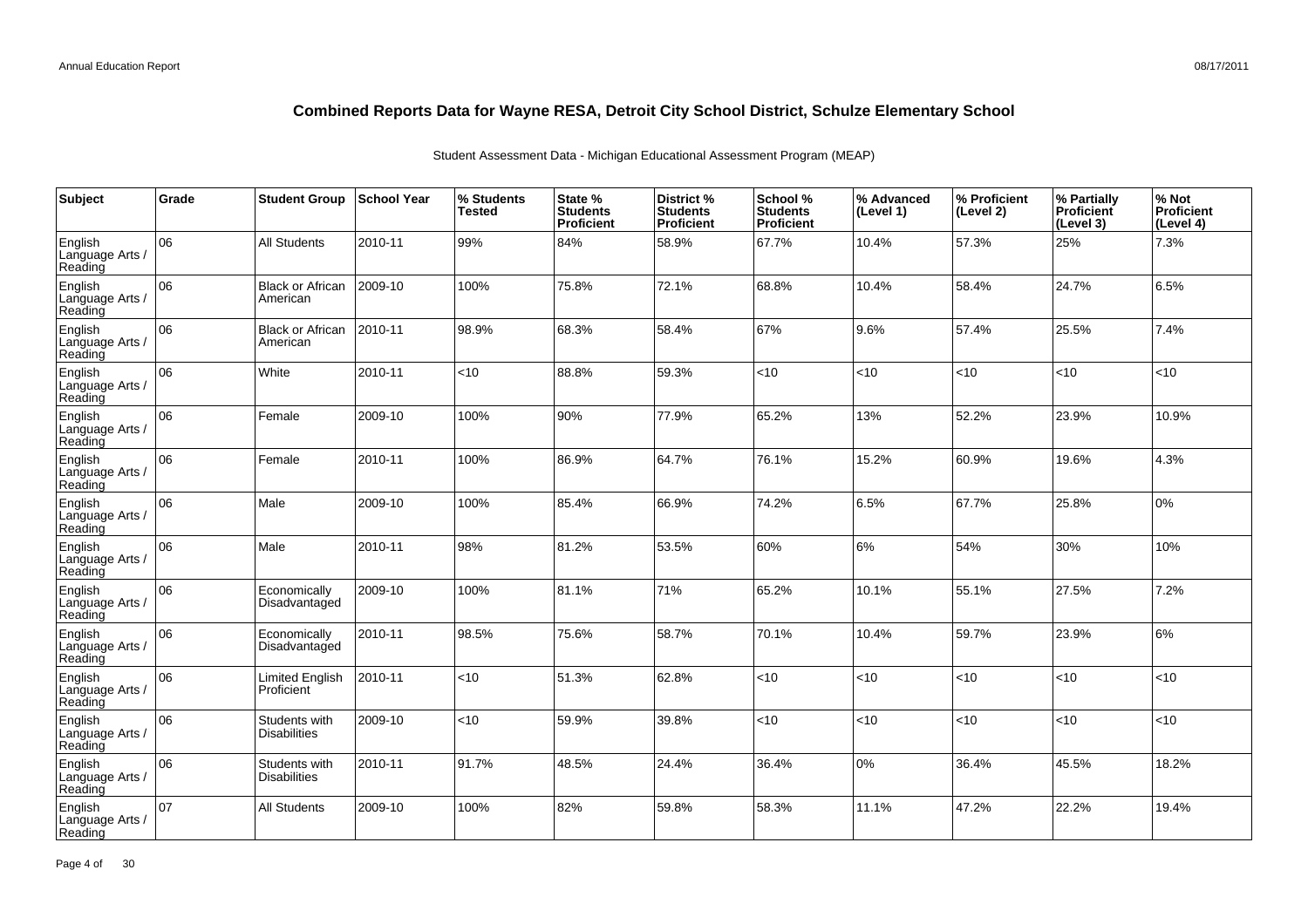| Subject                               | Grade | <b>Student Group</b>                 | School Year | % Students<br><b>Tested</b> | State %<br><b>Students</b><br>Proficient | District %<br><b>Students</b><br>Proficient | School %<br><b>Students</b><br><b>Proficient</b> | % Advanced<br>(Level 1) | % Proficient<br>(Level 2) | % Partially<br>Proficient<br>(Level 3) | % Not<br>Proficient<br>(Level 4) |
|---------------------------------------|-------|--------------------------------------|-------------|-----------------------------|------------------------------------------|---------------------------------------------|--------------------------------------------------|-------------------------|---------------------------|----------------------------------------|----------------------------------|
| English<br>Language Arts /<br>Reading | 07    | <b>All Students</b>                  | 2010-11     | 100%                        | 79%                                      | 52.2%                                       | 53.8%                                            | 9%                      | 44.9%                     | 28.2%                                  | 17.9%                            |
| English<br>Language Arts /<br>Reading | 07    | <b>Black or African</b><br>American  | 2009-10     | 100%                        | 64.4%                                    | 59.1%                                       | 58.3%                                            | 11.1%                   | 47.2%                     | 22.2%                                  | 19.4%                            |
| English<br>Language Arts /<br>Reading | 07    | <b>Black or African</b><br>American  | 2010-11     | 100%                        | 60%                                      | 51.2%                                       | 53.8%                                            | 9%                      | 44.9%                     | 28.2%                                  | 17.9%                            |
| English<br>Language Arts /<br>Reading | 07    | Female                               | 2009-10     | 100%                        | 84.5%                                    | 63.5%                                       | 55.6%                                            | 11.1%                   | 44.4%                     | 33.3%                                  | 11.1%                            |
| English<br>Language Arts /<br>Reading | 07    | Female                               | 2010-11     | 100%                        | 83.3%                                    | 59.7%                                       | 60.5%                                            | 14%                     | 46.5%                     | 23.3%                                  | 16.3%                            |
| English<br>Language Arts /<br>Reading | 07    | Male                                 | 2009-10     | 100%                        | 79.6%                                    | 56.1%                                       | 61.1%                                            | 11.1%                   | 50%                       | 11.1%                                  | 27.8%                            |
| English<br>Language Arts /<br>Reading | 07    | Male                                 | 2010-11     | 100%                        | 75%                                      | 45.2%                                       | 45.7%                                            | 2.9%                    | 42.9%                     | 34.3%                                  | 20%                              |
| English<br>Language Arts<br>Reading   | 07    | Economically<br>Disadvantaged        | 2009-10     | 100%                        | 72.4%                                    | 58.4%                                       | 60%                                              | 11.4%                   | 48.6%                     | 20%                                    | 20%                              |
| English<br>Language Arts<br>Reading   | 07    | Economically<br>Disadvantaged        | 2010-11     | 100%                        | 68.6%                                    | 52.2%                                       | 53.2%                                            | 9.7%                    | 43.5%                     | 27.4%                                  | 19.4%                            |
| English<br>Language Arts<br>Reading   | 07    | Students with<br><b>Disabilities</b> | 2009-10     | $<$ 10                      | 48%                                      | 27%                                         | < 10                                             | <10                     | <10                       | $ $ < 10                               | < 10                             |
| English<br>Language Arts<br>Reading   | 07    | Students with<br><b>Disabilities</b> | 2010-11     | $<$ 10                      | 36.3%                                    | 15.5%                                       | <10                                              | <10                     | <10                       | < 10                                   | <10                              |
| English<br>Language Arts<br>Reading   | 08    | <b>All Students</b>                  | 2010-11     | 100%                        | 81.9%                                    | 61.7%                                       | 79.1%                                            | 11.6%                   | 67.4%                     | 18.6%                                  | 2.3%                             |
| English<br>Language Arts<br>Reading   | 08    | <b>Black or African</b><br>American  | 2010-11     | 100%                        | 67.4%                                    | 60.6%                                       | 78.6%                                            | 11.9%                   | 66.7%                     | 19%                                    | 2.4%                             |
| English<br>Language Arts<br>Reading   | 08    | Hispanic or<br>Latino                | 2010-11     | $<$ 10                      | 74.5%                                    | 72.3%                                       | < 10                                             | <10                     | <10                       | < 10                                   | <10                              |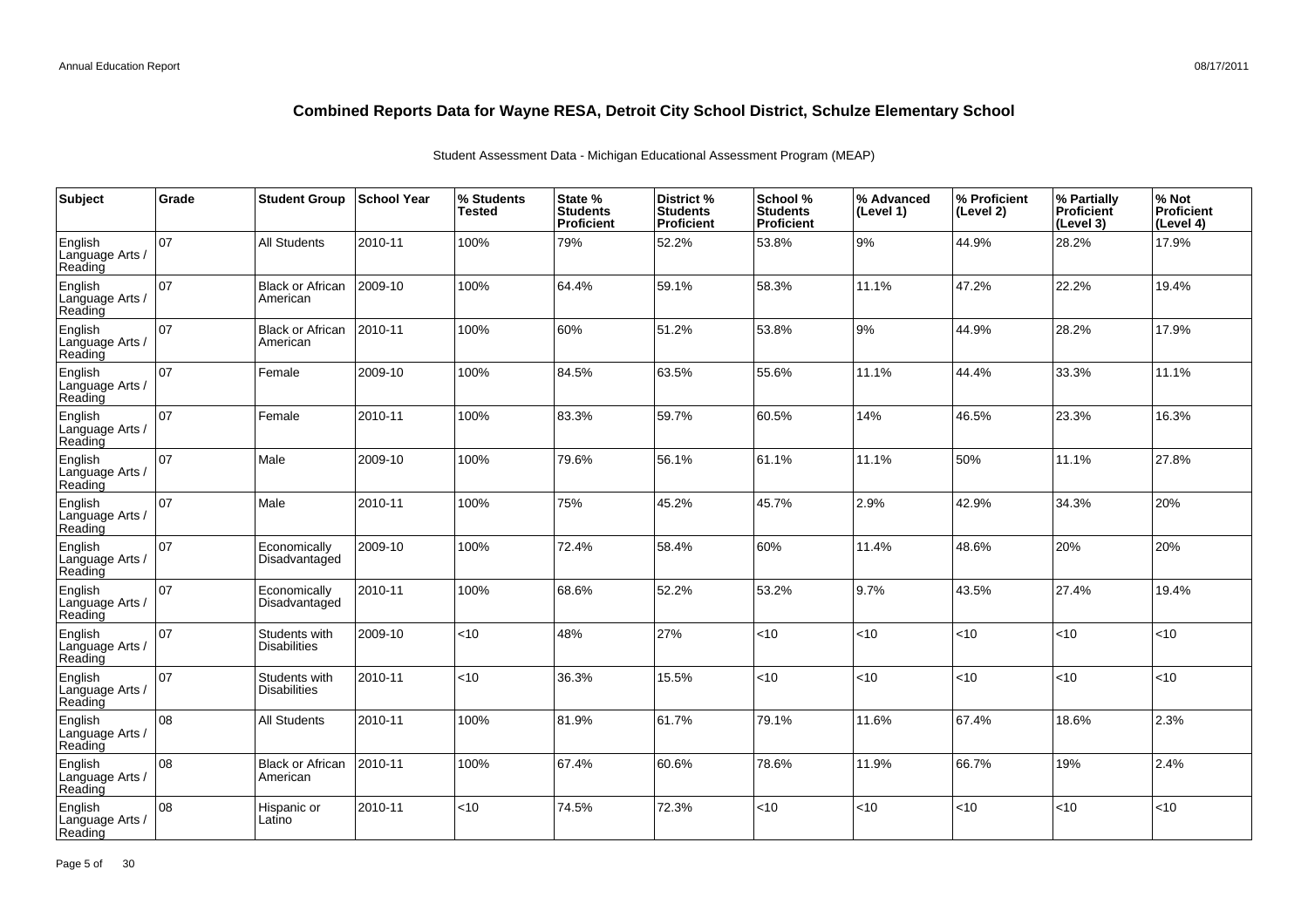| Subject                               | Grade | <b>Student Group</b>                 | School Year | % Students<br><b>Tested</b> | State %<br><b>Students</b><br><b>Proficient</b> | District %<br><b>Students</b><br><b>Proficient</b> | School %<br><b>Students</b><br><b>Proficient</b> | % Advanced<br>(Level 1) | % Proficient<br>(Level 2) | % Partially<br>Proficient<br>(Level 3) | % Not<br><b>Proficient</b><br>(Level 4) |
|---------------------------------------|-------|--------------------------------------|-------------|-----------------------------|-------------------------------------------------|----------------------------------------------------|--------------------------------------------------|-------------------------|---------------------------|----------------------------------------|-----------------------------------------|
| English<br>Language Arts /<br>Reading | lo8   | Female                               | 2010-11     | 100%                        | 86.1%                                           | 68.2%                                              | 82.6%                                            | 13%                     | 69.6%                     | 17.4%                                  | 0%                                      |
| English<br>Language Arts /<br>Reading | 08    | Male                                 | 2010-11     | 100%                        | 77.8%                                           | 54.8%                                              | 75%                                              | 10%                     | 65%                       | 20%                                    | 5%                                      |
| English<br>Language Arts /<br>Reading | lo8   | Economically<br>Disadvantaged        | 2010-11     | 100%                        | 72.7%                                           | 60.5%                                              | 80%                                              | 13.3%                   | 66.7%                     | 16.7%                                  | 3.3%                                    |
| English<br>Language Arts /<br>Reading | 08    | <b>Limited English</b><br>Proficient | 2010-11     | <10                         | 55.8%                                           | 71.7%                                              | <10                                              | <10                     | <10                       | <10                                    | <10                                     |
| English<br>Language Arts<br>Reading   | 08    | Students with<br><b>Disabilities</b> | 2010-11     | <10                         | 43%                                             | 25.2%                                              | < 10                                             | <10                     | <10                       | < 10                                   | <10                                     |
| Mathematics                           | 03    | <b>All Students</b>                  | 2009-10     | 100%                        | 94.8%                                           | 85.6%                                              | 86.5%                                            | 16.9%                   | 69.7%                     | 12.4%                                  | 1.1%                                    |
| Mathematics                           | 03    | <b>All Students</b>                  | 2010-11     | 100%                        | 95.3%                                           | 84%                                                | 93.9%                                            | 49%                     | 44.9%                     | 6.1%                                   | 0%                                      |
| Mathematics                           | 03    | <b>Black or African</b><br>American  | 2009-10     | 100%                        | 87.7%                                           | 85%                                                | 86.5%                                            | 16.9%                   | 69.7%                     | 12.4%                                  | 1.1%                                    |
| Mathematics                           | 03    | <b>Black or African</b><br>American  | 2010-11     | 100%                        | 88.6%                                           | 82.9%                                              | 93.9%                                            | 49%                     | 44.9%                     | 6.1%                                   | 0%                                      |
| Mathematics                           | 03    | Female                               | 2009-10     | 100%                        | 94.8%                                           | 86.3%                                              | 86.7%                                            | 15.6%                   | 71.1%                     | 13.3%                                  | 0%                                      |
| <b>Mathematics</b>                    | 03    | Female                               | 2010-11     | 100%                        | 95.3%                                           | 84.2%                                              | 98%                                              | 56%                     | 42%                       | 2%                                     | 0%                                      |
| Mathematics                           | 03    | Male                                 | 2009-10     | 100%                        | 94.8%                                           | 84.8%                                              | 86.4%                                            | 18.2%                   | 68.2%                     | 11.4%                                  | 2.3%                                    |
| Mathematics                           | 03    | Male                                 | 2010-11     | 100%                        | 95.3%                                           | 83.9%                                              | 89.6%                                            | 41.7%                   | 47.9%                     | 10.4%                                  | 0%                                      |
| <b>Mathematics</b>                    | 03    | Economically<br>Disadvantaged        | 2009-10     | 100%                        | 91.9%                                           | 85.2%                                              | 87.3%                                            | 13.9%                   | 73.4%                     | 12.7%                                  | 0%                                      |
| <b>Mathematics</b>                    | 03    | Economically<br>Disadvantaged        | 2010-11     | 100%                        | 92.7%                                           | 83.5%                                              | 93.8%                                            | 46.3%                   | 47.5%                     | 6.3%                                   | 0%                                      |
| Mathematics                           | 03    | <b>Limited English</b><br>Proficient | 2009-10     | <10                         | 92.1%                                           | 89.7%                                              | $<$ 10                                           | <10                     | <10                       | $<$ 10                                 | <10                                     |
| Mathematics                           | 03    | Students with<br><b>Disabilities</b> | 2009-10     | 100%                        | 87.8%                                           | 78.6%                                              | 75%                                              | 16.7%                   | 58.3%                     | 16.7%                                  | 8.3%                                    |
| Mathematics                           | 03    | Students with<br><b>Disabilities</b> | 2010-11     | 100%                        | 88.7%                                           | 72.6%                                              | 80%                                              | 0%                      | 80%                       | 20%                                    | 0%                                      |
| Mathematics                           | 04    | <b>All Students</b>                  | 2009-10     | 100%                        | 92.3%                                           | 78.5%                                              | 77.1%                                            | 22.9%                   | 54.2%                     | 22.9%                                  | 0%                                      |
| <b>Mathematics</b>                    | 04    | <b>All Students</b>                  | 2010-11     | 100%                        | 91.5%                                           | 75.4%                                              | 74.2%                                            | 9.7%                    | 64.5%                     | 25.8%                                  | 0%                                      |
| <b>Mathematics</b>                    | 04    | <b>Black or African</b><br>American  | 2009-10     | 100%                        | 82.3%                                           | 77.4%                                              | 76.8%                                            | 23.2%                   | 53.7%                     | 23.2%                                  | 0%                                      |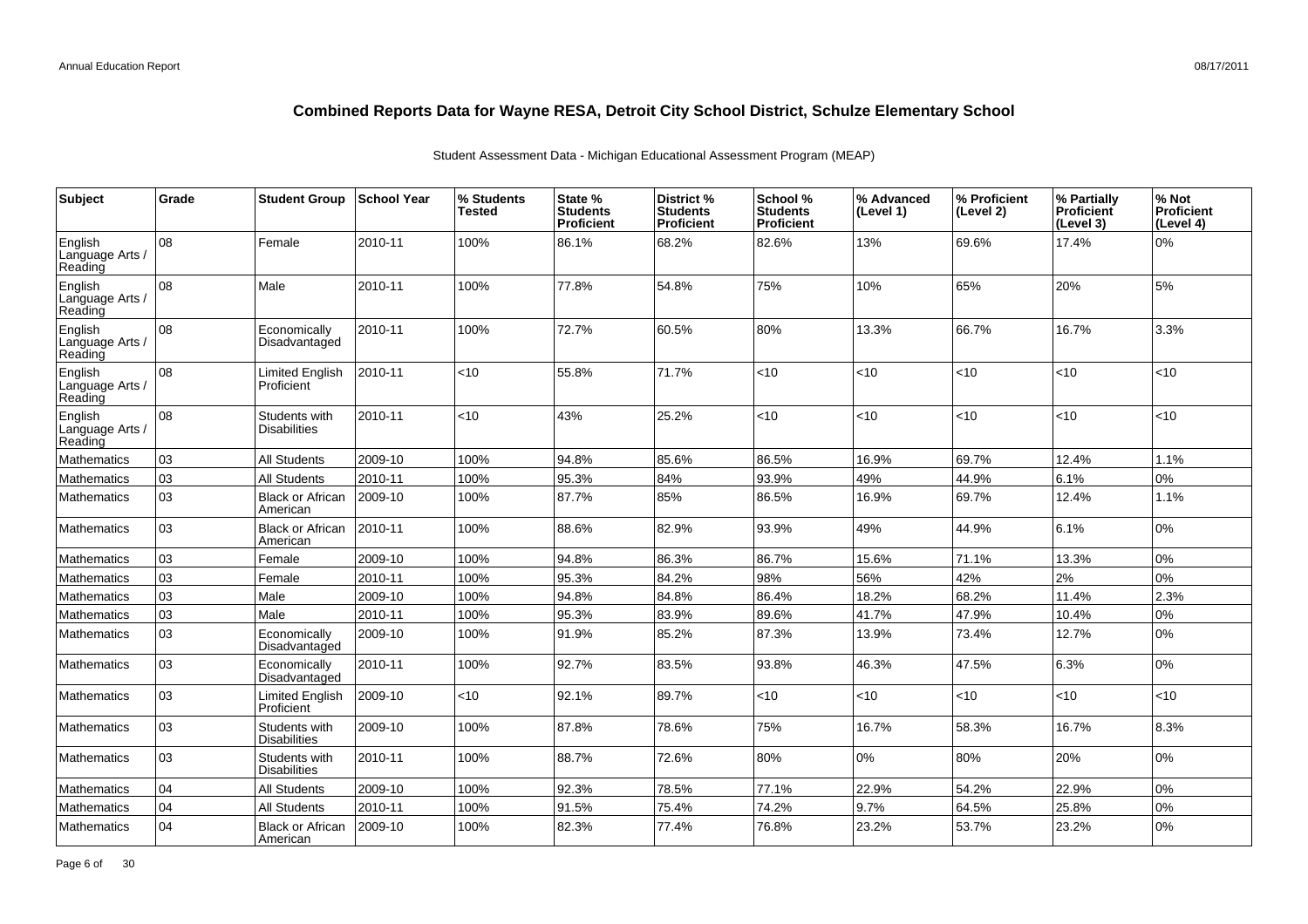| <b>Subject</b>     | Grade | <b>Student Group</b>                 | <b>School Year</b> | % Students<br><b>Tested</b> | State %<br><b>Students</b><br><b>Proficient</b> | District %<br><b>Students</b><br><b>Proficient</b> | School %<br><b>Students</b><br>Proficient | % Advanced<br>(Level 1) | % Proficient<br>(Level 2) | % Partially<br><b>Proficient</b><br>(Level 3) | % Not<br><b>Proficient</b><br>(Level 4) |
|--------------------|-------|--------------------------------------|--------------------|-----------------------------|-------------------------------------------------|----------------------------------------------------|-------------------------------------------|-------------------------|---------------------------|-----------------------------------------------|-----------------------------------------|
| <b>Mathematics</b> | 04    | <b>Black or African</b><br>American  | 2010-11            | 100%                        | 81.2%                                           | 74.1%                                              | 74.2%                                     | 9.7%                    | 64.5%                     | 25.8%                                         | $0\%$                                   |
| <b>Mathematics</b> | 04    | White                                | 2009-10            | <10                         | 95.1%                                           | 82.8%                                              | <10                                       | <10                     | <10                       | <10                                           | <10                                     |
| Mathematics        | 04    | Female                               | 2009-10            | 100%                        | 92.9%                                           | 80.4%                                              | 74.4%                                     | 18.6%                   | 55.8%                     | 25.6%                                         | 0%                                      |
| Mathematics        | 04    | Female                               | 2010-11            | 100%                        | 91.6%                                           | 75.3%                                              | 72.7%                                     | 9.1%                    | 63.6%                     | 27.3%                                         | 0%                                      |
| <b>Mathematics</b> | 04    | Male                                 | 2009-10            | 100%                        | 91.6%                                           | 76.7%                                              | 79.2%                                     | 26.4%                   | 52.8%                     | 20.8%                                         | 0%                                      |
| Mathematics        | 04    | Male                                 | 2010-11            | 100%                        | 91.3%                                           | 75.4%                                              | 75.5%                                     | 10.2%                   | 65.3%                     | 24.5%                                         | 0%                                      |
| Mathematics        | 04    | Economically<br>Disadvantaged        | 2009-10            | 100%                        | 87.8%                                           | 78%                                                | 77.3%                                     | 22.7%                   | 54.5%                     | 22.7%                                         | 0%                                      |
| <b>Mathematics</b> | 04    | Economically<br>Disadvantaged        | 2010-11            | 100%                        | 86.9%                                           | 75.3%                                              | 76.1%                                     | 7%                      | 69%                       | 23.9%                                         | 0%                                      |
| <b>Mathematics</b> | 04    | <b>Limited English</b><br>Proficient | 2010-11            | < 10                        | 84.5%                                           | 82.7%                                              | $<$ 10                                    | < 10                    | <10                       | < 10                                          | <10                                     |
| <b>Mathematics</b> | 104   | Students with<br>Disabilities        | 2009-10            | 100%                        | 80%                                             | 66.6%                                              | 61.5%                                     | 34.6%                   | 26.9%                     | 38.5%                                         | 0%                                      |
| <b>Mathematics</b> | 04    | Students with<br><b>Disabilities</b> | 2010-11            | 100%                        | 77.5%                                           | 58.6%                                              | 50%                                       | $0\%$                   | 50%                       | 50%                                           | 0%                                      |
| <b>Mathematics</b> | 05    | <b>All Students</b>                  | 2009-10            | 100%                        | 79.5%                                           | 57%                                                | 54.3%                                     | 9.6%                    | 44.7%                     | 31.9%                                         | 13.8%                                   |
| <b>Mathematics</b> | 05    | <b>All Students</b>                  | 2010-11            | 100%                        | 79.9%                                           | 54.4%                                              | 51.9%                                     | 5.8%                    | 46.2%                     | 44.2%                                         | 3.8%                                    |
| <b>Mathematics</b> | 05    | <b>Black or African</b><br>American  | 2009-10            | 100%                        | 62.5%                                           | 56%                                                | 53.3%                                     | 8.7%                    | 44.6%                     | 32.6%                                         | 14.1%                                   |
| <b>Mathematics</b> | 05    | <b>Black or African</b><br>American  | 2010-11            | 100%                        | 61.3%                                           | 52.2%                                              | 52.4%                                     | 5.8%                    | 46.6%                     | 43.7%                                         | 3.9%                                    |
| Mathematics        | 05    | White                                | 2009-10            | < 10                        | 84.3%                                           | 59.1%                                              | $<$ 10                                    | < 10                    | <10                       | $<$ 10                                        | <10                                     |
| <b>Mathematics</b> | 05    | White                                | 2010-11            | <10                         | 85.1%                                           | 62%                                                | $<$ 10                                    | <10                     | <10                       | <10                                           | <10                                     |
| Mathematics        | 05    | Female                               | 2009-10            | 100%                        | 79.6%                                           | 57.3%                                              | 52.6%                                     | 7.9%                    | 44.7%                     | 36.8%                                         | 10.5%                                   |
| Mathematics        | 05    | Female                               | 2010-11            | 100%                        | 80.1%                                           | 54.3%                                              | 50%                                       | 4.8%                    | 45.2%                     | 50%                                           | 0%                                      |
| Mathematics        | 05    | Male                                 | 2009-10            | 100%                        | 79.4%                                           | 56.7%                                              | 55.4%                                     | 10.7%                   | 44.6%                     | 28.6%                                         | 16.1%                                   |
| <b>Mathematics</b> | 05    | Male                                 | 2010-11            | 100%                        | 79.7%                                           | 54.4%                                              | 53.2%                                     | 6.5%                    | 46.8%                     | 40.3%                                         | 6.5%                                    |
| <b>Mathematics</b> | 05    | Economically<br>Disadvantaged        | 2009-10            | 100%                        | 69.8%                                           | 56%                                                | 53.6%                                     | 9.5%                    | 44%                       | 32.1%                                         | 14.3%                                   |
| <b>Mathematics</b> | 05    | Economically<br>Disadvantaged        | 2010-11            | 100%                        | 70.2%                                           | 53.7%                                              | 50%                                       | 5%                      | 45%                       | 47.5%                                         | 2.5%                                    |
| Mathematics        | 05    | Students with<br><b>Disabilities</b> | 2009-10            | 100%                        | 52.8%                                           | 33.6%                                              | 23.5%                                     | 5.9%                    | 17.6%                     | 52.9%                                         | 23.5%                                   |
| <b>Mathematics</b> | 05    | Students with<br><b>Disabilities</b> | 2010-11            | 100%                        | 50.2%                                           | 28.7%                                              | 5.3%                                      | 0%                      | 5.3%                      | 84.2%                                         | 10.5%                                   |
| Mathematicso       | 06    | <b>All Students</b>                  | 2009-10            | 100%                        | 82%                                             | 54.5%                                              | 50.6%                                     | 13%                     | 37.7%                     | 45.5%                                         | 3.9%                                    |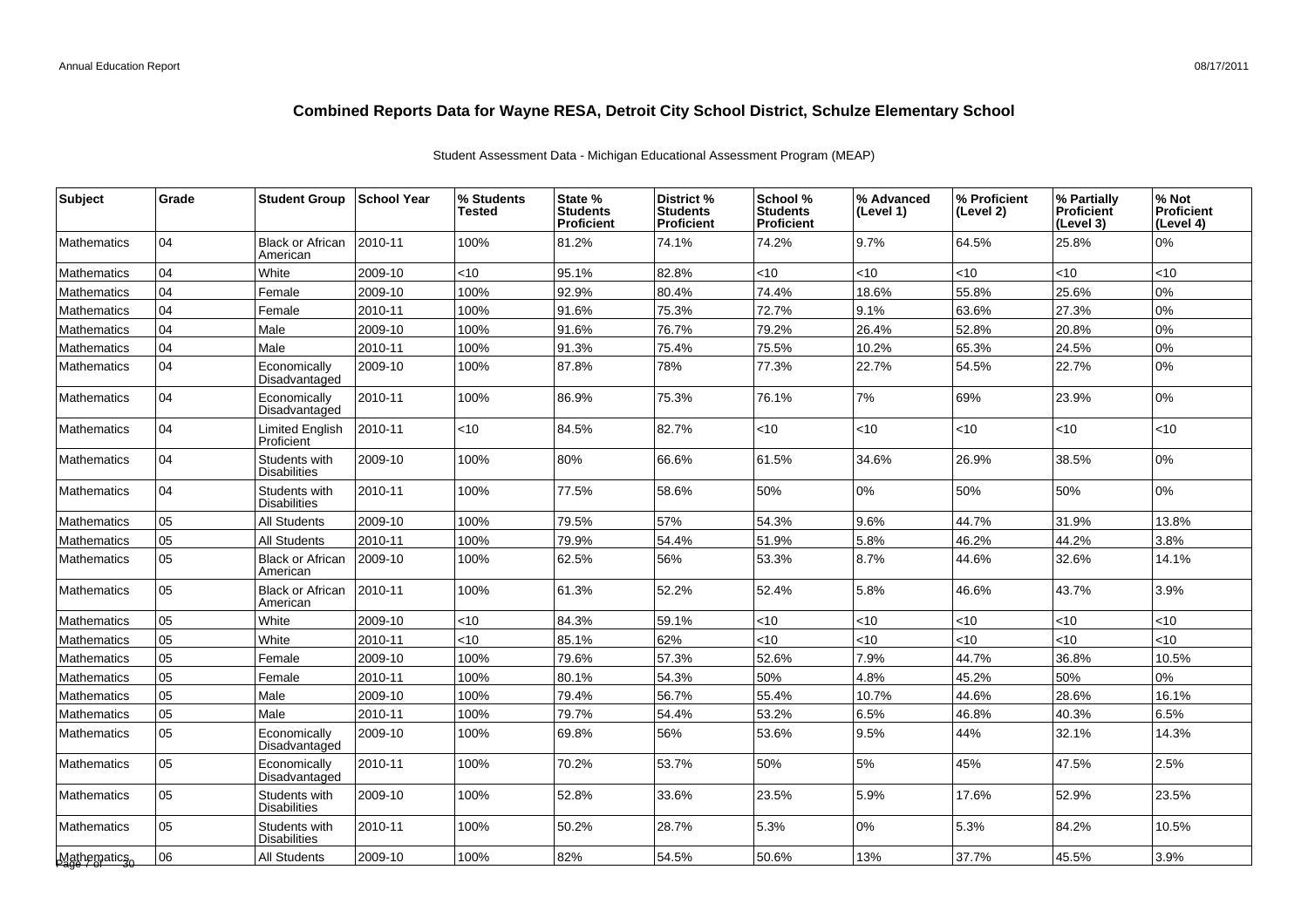| Subject            | Grade | <b>Student Group</b>                 | <b>School Year</b> | % Students<br>Tested | State %<br><b>Students</b><br><b>Proficient</b> | District %<br><b>Students</b><br><b>Proficient</b> | School %<br><b>Students</b><br><b>Proficient</b> | % Advanced<br>(Level 1) | % Proficient<br>(Level 2) | % Partially<br><b>Proficient</b><br>(Level 3) | % Not<br><b>Proficient</b><br>(Level 4) |
|--------------------|-------|--------------------------------------|--------------------|----------------------|-------------------------------------------------|----------------------------------------------------|--------------------------------------------------|-------------------------|---------------------------|-----------------------------------------------|-----------------------------------------|
| <b>Mathematics</b> | 06    | <b>All Students</b>                  | 2010-11            | 100%                 | 84.5%                                           | 61.6%                                              | 70.8%                                            | 12.5%                   | 58.3%                     | 28.1%                                         | $1\%$                                   |
| <b>Mathematics</b> | 06    | <b>Black or African</b><br>American  | 2009-10            | 100%                 | 62.3%                                           | 53.4%                                              | 50.6%                                            | 13%                     | 37.7%                     | 45.5%                                         | 3.9%                                    |
| <b>Mathematics</b> | 06    | <b>Black or African</b><br>American  | 2010-11            | 100%                 | 68.9%                                           | 60.7%                                              | 70.2%                                            | 11.7%                   | 58.5%                     | 28.7%                                         | 1.1%                                    |
| <b>Mathematics</b> | 06    | White                                | 2010-11            | <10                  | 88.8%                                           | 59.5%                                              | $<$ 10                                           | <10                     | <10                       | $<$ 10                                        | <10                                     |
| <b>Mathematics</b> | 06    | Female                               | 2009-10            | 100%                 | 83%                                             | 57.1%                                              | 45.7%                                            | 15.2%                   | 30.4%                     | 50%                                           | 4.3%                                    |
| Mathematics        | 06    | Female                               | 2010-11            | 100%                 | 86.2%                                           | 63.9%                                              | 71.7%                                            | 10.9%                   | 60.9%                     | 26.1%                                         | 2.2%                                    |
| Mathematics        | 06    | Male                                 | 2009-10            | 100%                 | 81.1%                                           | 52.3%                                              | 58.1%                                            | 9.7%                    | 48.4%                     | 38.7%                                         | 3.2%                                    |
| <b>Mathematics</b> | 06    | Male                                 | 2010-11            | 100%                 | 82.9%                                           | 59.5%                                              | 70%                                              | 14%                     | 56%                       | 30%                                           | 0%                                      |
| <b>Mathematics</b> | 06    | Economically<br>Disadvantaged        | 2009-10            | 100%                 | 72.5%                                           | 53%                                                | 49.3%                                            | 11.6%                   | 37.7%                     | 46.4%                                         | 4.3%                                    |
| <b>Mathematics</b> | 06    | Economically<br>Disadvantaged        | 2010-11            | 100%                 | 76.5%                                           | 61.1%                                              | 74.6%                                            | 13.4%                   | 61.2%                     | 25.4%                                         | 0%                                      |
| <b>Mathematics</b> | 06    | <b>Limited English</b><br>Proficient | 2010-11            | $<$ 10               | 67.9%                                           | 70%                                                | <10                                              | $<$ 10                  | <10                       | $<$ 10                                        | <10                                     |
| <b>Mathematics</b> | 06    | Students with<br><b>Disabilities</b> | 2009-10            | $<$ 10               | 52.3%                                           | 27.6%                                              | $<$ 10                                           | < 10                    | $<$ 10                    | ~10                                           | <10                                     |
| <b>Mathematics</b> | 06    | Students with<br><b>Disabilities</b> | 2010-11            | 100%                 | 54.1%                                           | 28.9%                                              | 54.5%                                            | 9.1%                    | 45.5%                     | 45.5%                                         | 0%                                      |
| <b>Mathematics</b> | 07    | <b>All Students</b>                  | 2009-10            | 100%                 | 82.2%                                           | 53.7%                                              | 36.1%                                            | 8.3%                    | 27.8%                     | 61.1%                                         | 2.8%                                    |
| <b>Mathematics</b> | 07    | <b>All Students</b>                  | 2010-11            | 100%                 | 84.6%                                           | 62.7%                                              | 65.4%                                            | 14.1%                   | 51.3%                     | 34.6%                                         | 0%                                      |
| <b>Mathematics</b> | 07    | <b>Black or African</b><br>American  | 2009-10            | 100%                 | 62.6%                                           | 52.9%                                              | 36.1%                                            | 8.3%                    | 27.8%                     | 61.1%                                         | 2.8%                                    |
| <b>Mathematics</b> | 07    | <b>Black or African</b><br>American  | 2010-11            | 100%                 | 68.2%                                           | 61.5%                                              | 65.4%                                            | 14.1%                   | 51.3%                     | 34.6%                                         | 0%                                      |
| <b>Mathematics</b> | 07    | Female                               | 2009-10            | 100%                 | 82.6%                                           | 54.9%                                              | 33.3%                                            | 5.6%                    | 27.8%                     | 61.1%                                         | 5.6%                                    |
| <b>Mathematics</b> | 07    | Female                               | 2010-11            | 100%                 | 86.3%                                           | 66.4%                                              | 72.1%                                            | 14%                     | 58.1%                     | 27.9%                                         | 0%                                      |
| <b>Mathematics</b> | 07    | Male                                 | 2009-10            | 100%                 | 81.7%                                           | 52.3%                                              | 38.9%                                            | 11.1%                   | 27.8%                     | 61.1%                                         | 0%                                      |
| <b>Mathematics</b> | 07    | Male                                 | 2010-11            | 100%                 | 82.9%                                           | 59.3%                                              | 57.1%                                            | 14.3%                   | 42.9%                     | 42.9%                                         | 0%                                      |
| <b>Mathematics</b> | 07    | Economically<br>Disadvantaged        | 2009-10            | 100%                 | 72.4%                                           | 52.1%                                              | 37.1%                                            | 8.6%                    | 28.6%                     | 60%                                           | 2.9%                                    |
| <b>Mathematics</b> | 07    | Economically<br>Disadvantaged        | 2010-11            | 100%                 | 76.4%                                           | 61.9%                                              | 64.5%                                            | 12.9%                   | 51.6%                     | 35.5%                                         | 0%                                      |
| <b>Mathematics</b> | 07    | Students with<br><b>Disabilities</b> | 2009-10            | <10                  | 51.2%                                           | 30.5%                                              | <10                                              | $<$ 10                  | $<$ 10                    | <10                                           | $<$ 10                                  |
| Mathematics        | 07    | Students with<br><b>Disabilities</b> | 2010-11            | <10                  | 51.4%                                           | 28.7%                                              | <10                                              | $<$ 10                  | $<$ 10                    | <10                                           | $<$ 10                                  |
| Page 8 of 30       |       |                                      |                    |                      |                                                 |                                                    |                                                  |                         |                           |                                               |                                         |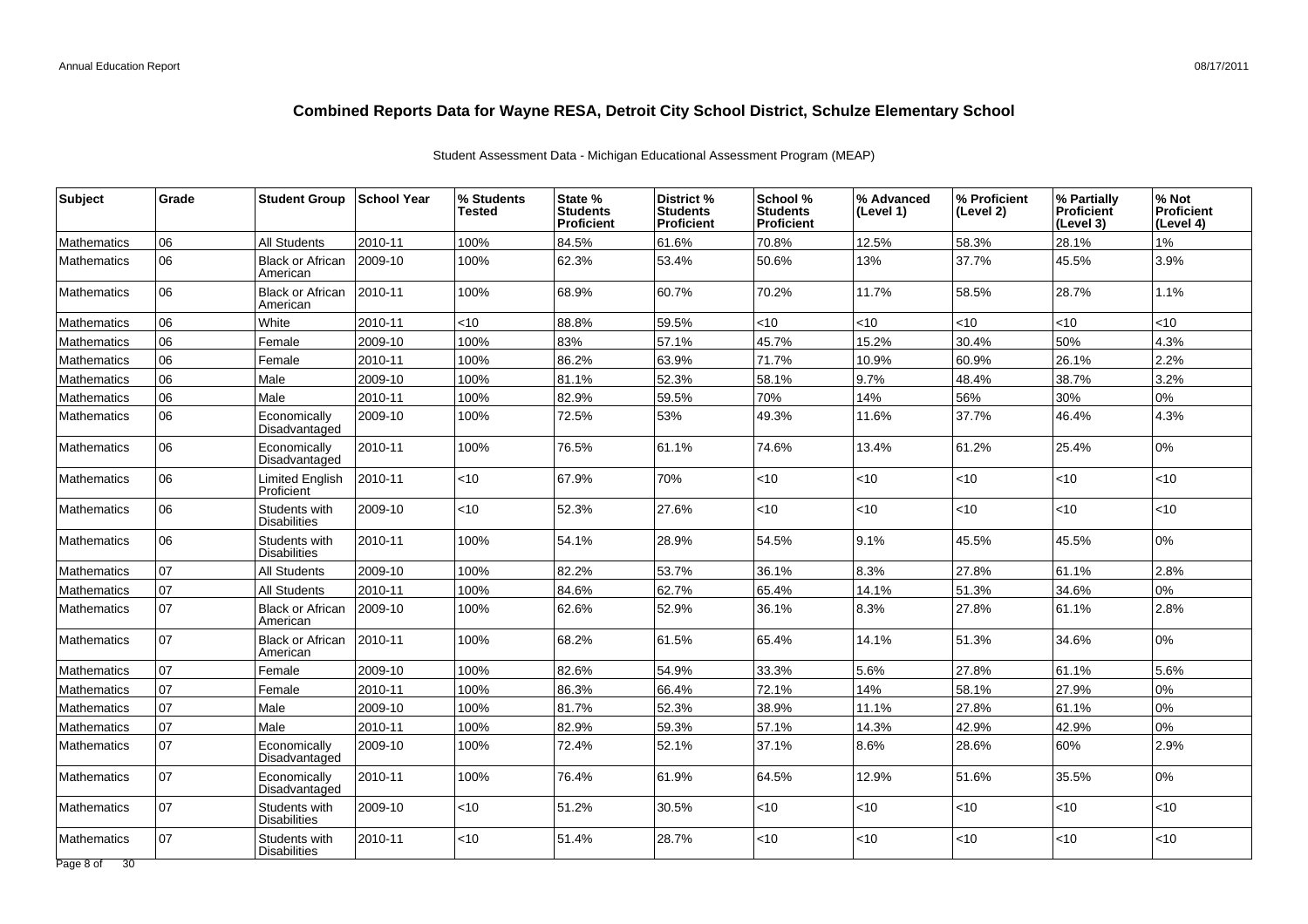| <b>Subject</b>               | Grade | <b>Student Group</b>                 | School Year | % Students<br>Tested | State %<br><b>Students</b><br>Proficient | District %<br><b>Students</b><br>Proficient | School %<br><b>Students</b><br><b>Proficient</b> | % Advanced<br>(Level 1) | % Proficient<br>(Level 2) | % Partially<br><b>Proficient</b><br>(Level 3) | % Not<br>Proficient<br>(Level 4) |
|------------------------------|-------|--------------------------------------|-------------|----------------------|------------------------------------------|---------------------------------------------|--------------------------------------------------|-------------------------|---------------------------|-----------------------------------------------|----------------------------------|
| <b>Mathematics</b>           | 08    | <b>All Students</b>                  | 2010-11     | 100%                 | 78%                                      | 48.8%                                       | 32.6%                                            | 9.3%                    | 23.3%                     | 58.1%                                         | 9.3%                             |
| <b>Mathematics</b>           | 08    | <b>Black or African</b><br>American  | 2010-11     | 100%                 | 56.6%                                    | 47.3%                                       | 33.3%                                            | 9.5%                    | 23.8%                     | 57.1%                                         | 9.5%                             |
| <b>Mathematics</b>           | 08    | Hispanic or<br>Latino                | 2010-11     | <10                  | 69.8%                                    | 60.5%                                       | $<$ 10                                           | $<$ 10                  | $<$ 10                    | < 10                                          | <10                              |
| <b>Mathematics</b>           | 08    | Female                               | 2010-11     | 100%                 | 78.1%                                    | 48.9%                                       | 43.5%                                            | 8.7%                    | 34.8%                     | 47.8%                                         | 8.7%                             |
| <b>Mathematics</b>           | 08    | Male                                 | 2010-11     | 100%                 | 77.8%                                    | 48.7%                                       | 20%                                              | 10%                     | 10%                       | 70%                                           | 10%                              |
| <b>Mathematics</b>           | 08    | Economically<br>Disadvantaged        | 2010-11     | 100%                 | 66.9%                                    | 47.8%                                       | 23.3%                                            | 6.7%                    | 16.7%                     | 63.3%                                         | 13.3%                            |
| <b>Mathematics</b>           | 08    | <b>Limited English</b><br>Proficient | 2010-11     | <10                  | 56.3%                                    | 60.3%                                       | <10                                              | $<10$                   | <10                       | <10                                           | <10                              |
| <b>Mathematics</b>           | 08    | Students with<br><b>Disabilities</b> | 2010-11     | $<$ 10               | 43.5%                                    | 17.6%                                       | <10                                              | $<$ 10                  | <10                       | $<$ 10                                        | <10                              |
| Science                      | 05    | <b>All Students</b>                  | 2009-10     | 100%                 | 81%                                      | 56.6%                                       | 57.4%                                            | 14.9%                   | 42.6%                     | 30.9%                                         | 11.7%                            |
| Science                      | 05    | <b>All Students</b>                  | 2010-11     | 100%                 | 78.1%                                    | 47.6%                                       | 47.6%                                            | 8.6%                    | 39%                       | 39%                                           | 13.3%                            |
| Science                      | 05    | <b>Black or African</b><br>American  | 2009-10     | 100%                 | 59.6%                                    | 56.1%                                       | 56.5%                                            | 15.2%                   | 41.3%                     | 31.5%                                         | 12%                              |
| Science                      | 05    | <b>Black or African</b><br>American  | 2010-11     | 100%                 | 52.8%                                    | 45.5%                                       | 47.1%                                            | 8.7%                    | 38.5%                     | 39.4%                                         | 13.5%                            |
| Science                      | 05    | White                                | 2009-10     | <10                  | 87.5%                                    | 62.5%                                       | <10                                              | $<10$                   | $<$ 10                    | <10                                           | <10                              |
| Science                      | 05    | White                                | 2010-11     | <10                  | 85.5%                                    | 56.7%                                       | $<$ 10                                           | <10                     | < 10                      | <10                                           | <10                              |
| Science                      | 05    | Female                               | 2009-10     | 100%                 | 81.1%                                    | 56.3%                                       | 63.2%                                            | 10.5%                   | 52.6%                     | 31.6%                                         | 5.3%                             |
| Science                      | 05    | Female                               | 2010-11     | 100%                 | 78.6%                                    | 48.3%                                       | 41.9%                                            | 2.3%                    | 39.5%                     | 44.2%                                         | 14%                              |
| Science                      | 05    | Male                                 | 2009-10     | 100%                 | 80.8%                                    | 56.9%                                       | 53.6%                                            | 17.9%                   | 35.7%                     | 30.4%                                         | 16.1%                            |
| Science                      | 05    | Male                                 | 2010-11     | 100%                 | 77.5%                                    | 47%                                         | 51.6%                                            | 12.9%                   | 38.7%                     | 35.5%                                         | 12.9%                            |
| Science                      | 05    | Economically<br>Disadvantaged        | 2009-10     | 100%                 | 70.6%                                    | 55.4%                                       | 54.8%                                            | 13.1%                   | 41.7%                     | 33.3%                                         | 11.9%                            |
| Science                      | 05    | Economically<br>Disadvantaged        | 2010-11     | 100%                 | 66.6%                                    | 46.6%                                       | 44.4%                                            | 6.2%                    | 38.3%                     | 39.5%                                         | 16%                              |
| Science                      | 05    | Students with<br><b>Disabilities</b> | 2009-10     | 100%                 | 60.7%                                    | 36.6%                                       | 17.6%                                            | 5.9%                    | 11.8%                     | 52.9%                                         | 29.4%                            |
| Science                      | 05    | Students with<br><b>Disabilities</b> | 2010-11     | 100%                 | 54.1%                                    | 26.1%                                       | 15.8%                                            | $0\%$                   | 15.8%                     | 31.6%                                         | 52.6%                            |
| Science                      | 08    | <b>All Students</b>                  | 2010-11     | 100%                 | 78.1%                                    | 51.7%                                       | 55.8%                                            | 2.3%                    | 53.5%                     | 37.2%                                         | 7%                               |
| Science                      | 08    | <b>Black or African</b><br>American  | 2010-11     | 100%                 | 56.4%                                    | 49.8%                                       | 54.8%                                            | 2.4%                    | 52.4%                     | 38.1%                                         | 7.1%                             |
| Science                      | 08    | Hispanic or<br>Latino                | 2010-11     | <10                  | 68.6%                                    | 67.4%                                       | $<$ 10                                           | $<$ 10                  | $<$ 10                    | ~10                                           | <10                              |
| $\overline{30}$<br>Page 9 of |       |                                      |             |                      |                                          |                                             |                                                  |                         |                           |                                               |                                  |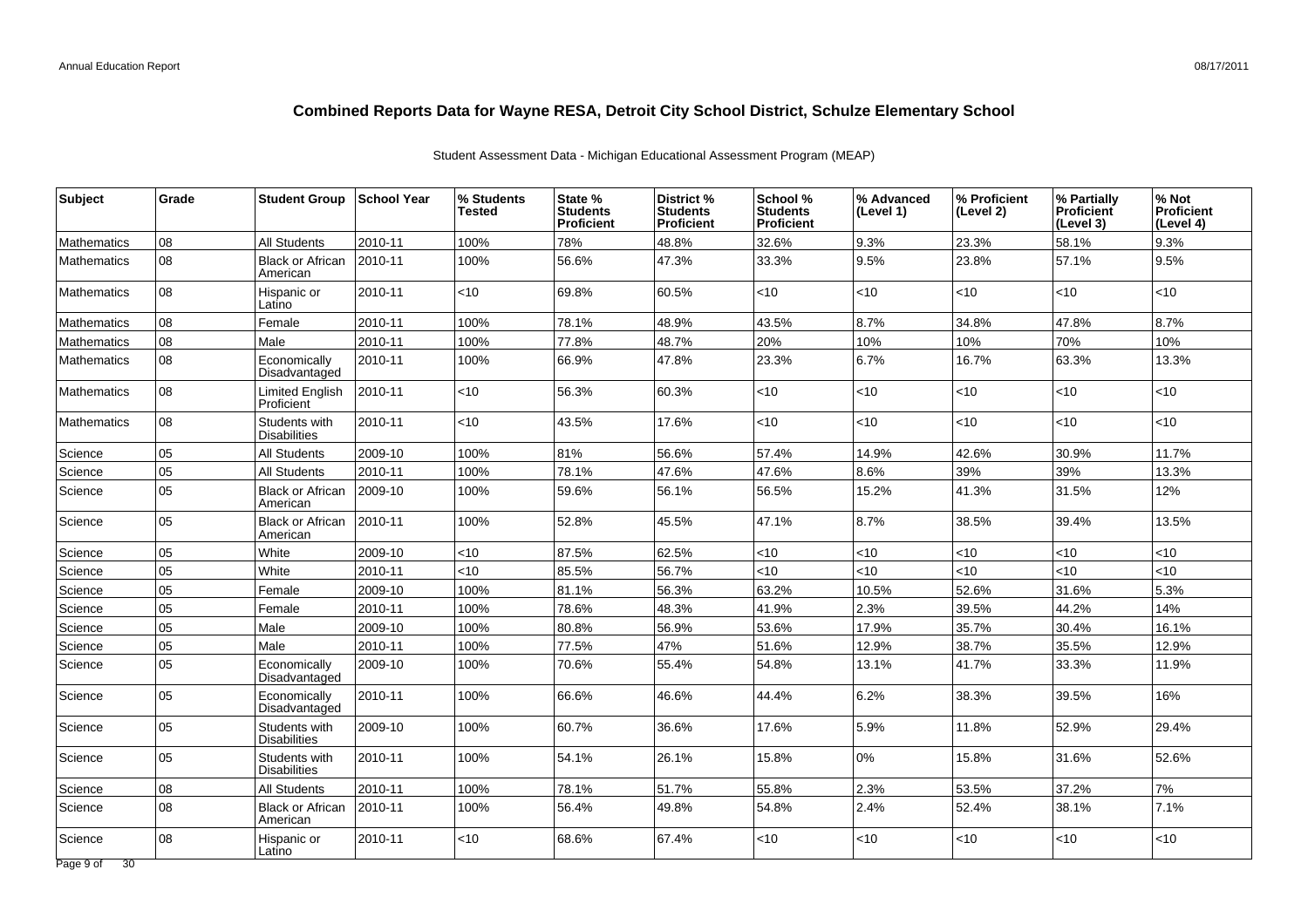| Subject | <b>Grade</b> | Student Group School Year            |         | ∣% Students<br><b>Tested</b> | State %<br>Students<br>Proficient | <b>District</b> %<br>Students<br><b>Proficient</b> | School %<br><b>Students</b><br>Proficient | % Advanced<br>(Level 1) | <b>1% Proficient</b><br>(Level 2) | % Partially<br>Proficient<br>(Level 3) | % Not<br>Proficient<br> (Level 4) |
|---------|--------------|--------------------------------------|---------|------------------------------|-----------------------------------|----------------------------------------------------|-------------------------------------------|-------------------------|-----------------------------------|----------------------------------------|-----------------------------------|
| Science | 08           | Female                               | 2010-11 | 100%                         | 79.4%                             | 54.2%                                              | 60.9%                                     | 4.3%                    | 56.5%                             | 34.8%                                  | 4.3%                              |
| Science | 108          | Male                                 | 2010-11 | 100%                         | 76.9%                             | 49%                                                | 50%                                       | 0%                      | 50%                               | 40%                                    | 10%                               |
| Science | 108          | <b>Economically</b><br>Disadvantaged | 2010-11 | 100%                         | 66.7%                             | 50.6%                                              | 53.3%                                     | 10%                     | 53.3%                             | 43.3%                                  | 3.3%                              |
| Science | 108          | <b>Limited English</b><br>Proficient | 2010-11 | $ $ < 10                     | 48.2%                             | 67.9%                                              | $<$ 10                                    | $<$ 10                  | $ $ < 10                          | $\leq 10$                              | $ $ < 10                          |
| Science | 08           | Students with<br><b>Disabilities</b> | 2010-11 | $ $ < 10                     | 44.3%                             | 20%                                                | $ $ < 10                                  | $\sim$ 10               | $\leq 10$                         | $\leq 10$                              | $ $ < 10                          |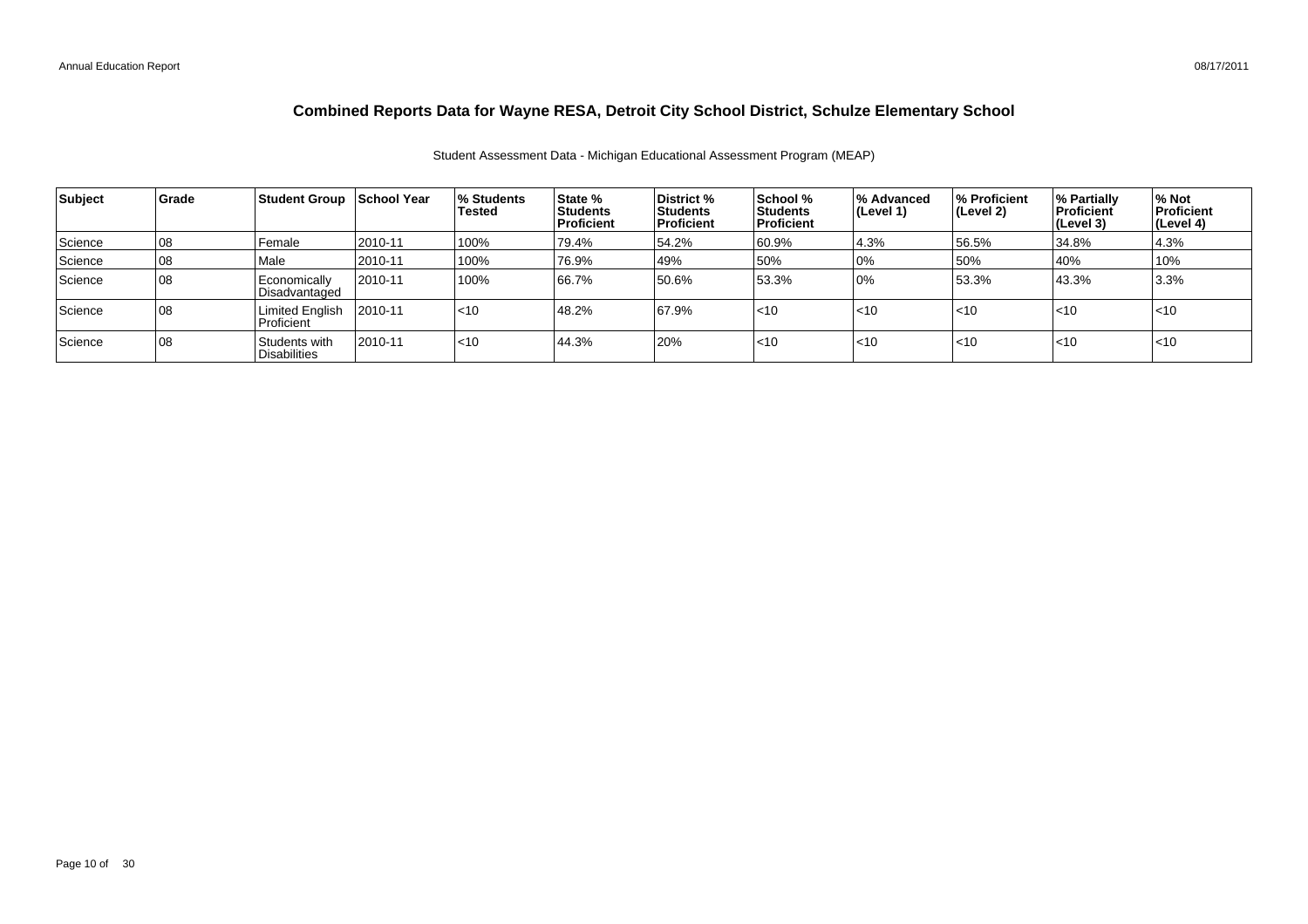Student Assessment Data - Michigan Merit Examination (MME)

| Subject | Grade | Student Group | <b>School Year</b> | <b>Students</b><br>Tested | State %<br>Students<br>Proficient | District %<br>Students<br><b>Proficient</b> | School %<br>Students<br>Proficient | $\overline{0}$<br>Advancec<br>$ $ (Level 1) | % Proficient<br> (Level 2) | % Partially<br>Proficient<br><b>I</b> Cevel 3<br>. . | ∕∘ Not<br>Proficient<br>(Level 4) |
|---------|-------|---------------|--------------------|---------------------------|-----------------------------------|---------------------------------------------|------------------------------------|---------------------------------------------|----------------------------|------------------------------------------------------|-----------------------------------|
|---------|-------|---------------|--------------------|---------------------------|-----------------------------------|---------------------------------------------|------------------------------------|---------------------------------------------|----------------------------|------------------------------------------------------|-----------------------------------|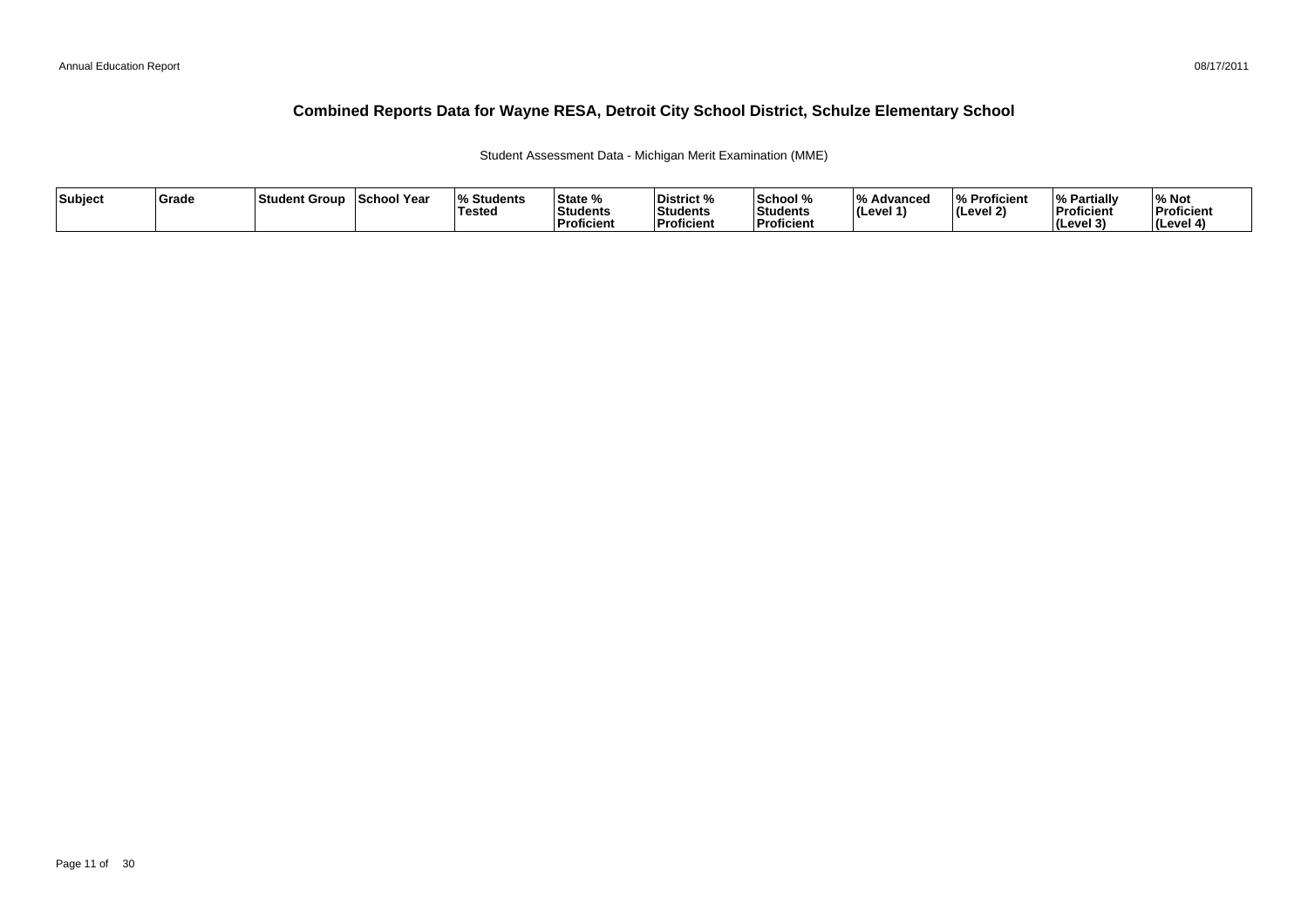Student Assessment Data - MI-Access : Functional Independence

| Subject | <b>Srade</b> | l Studen<br>t Group | <b>School Year</b> | $\mathbf{O}$<br><b>Students</b><br><b>Testeo</b> | % Students   District %<br>⊺State %<br>Proficient | Students<br>Proficient | <b>School</b> %<br>Students<br>Proficien. | % Surpassec<br>⊺(Level ′ | ە ا<br>% Attained<br>'(Level 2) | % Emerging<br>$ $ (Level 3) |
|---------|--------------|---------------------|--------------------|--------------------------------------------------|---------------------------------------------------|------------------------|-------------------------------------------|--------------------------|---------------------------------|-----------------------------|
|---------|--------------|---------------------|--------------------|--------------------------------------------------|---------------------------------------------------|------------------------|-------------------------------------------|--------------------------|---------------------------------|-----------------------------|

08/17/2011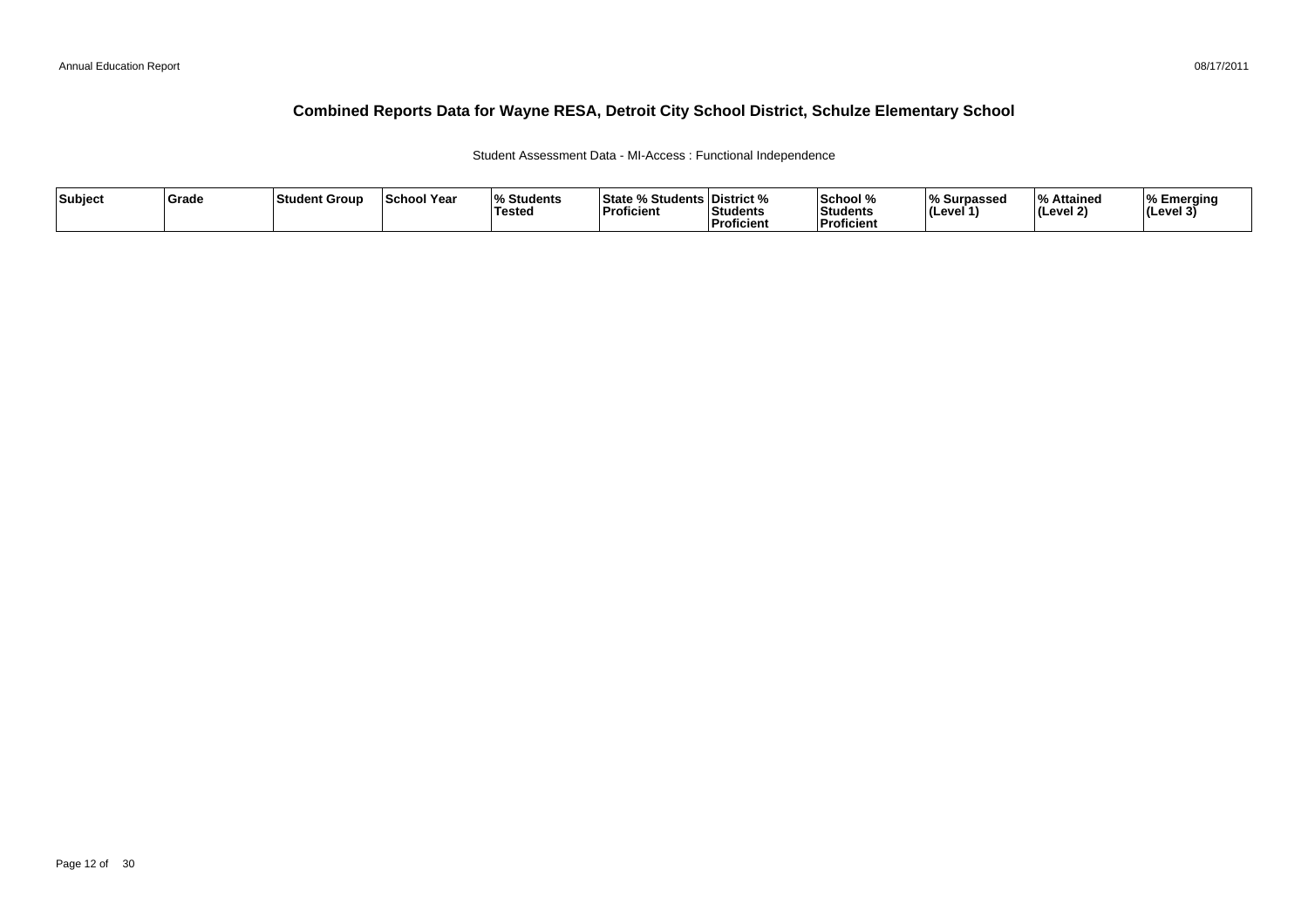#### Student Assessment Data - MI-Access : Supported Independence

| Subject                            | Grade | <b>Student Group</b>                | <b>School Year</b> | % Students<br><b>Tested</b> | State % Students   District %<br>Proficient | <b>Students</b><br>Proficient | School %<br><b>Students</b><br><b>Proficient</b> | % Surpassed<br>(Level 1) | % Attained<br>(Level 2) | % Emerging<br>(Level 3) |
|------------------------------------|-------|-------------------------------------|--------------------|-----------------------------|---------------------------------------------|-------------------------------|--------------------------------------------------|--------------------------|-------------------------|-------------------------|
| English Language 04<br>Arts        |       | <b>All Students</b>                 | 2009-10            | <10                         | 79.3%                                       | 80%                           | <10                                              | $<$ 10                   | <10                     | $<$ 10                  |
| English Language 04<br>Arts        |       | <b>Black or African</b><br>American | 2009-10            | < 10                        | 77.9%                                       | 81%                           | <10                                              | $<$ 10                   | <10                     | <10                     |
| English Language 04<br>Arts        |       | Female                              | 2009-10            | <10                         | 79%                                         | 87.5%                         | <10                                              | $<$ 10                   | <10                     | <10                     |
| English Language 05<br>Arts        |       | All Students                        | 2010-11            | <10                         | 75.2%                                       | 77.8%                         | <10                                              | $<$ 10                   | <10                     | $<$ 10                  |
| English Language 05<br><b>Arts</b> |       | <b>Black or African</b><br>American | 2010-11            | <10                         | 74.2%                                       | 76.5%                         | <10                                              | <10                      | <10                     | < 10                    |
| English Language 05<br>Arts        |       | Female                              | 2010-11            | <10                         | 74%                                         | 73.7%                         | <10                                              | $<$ 10                   | <10                     | <10                     |
| English Language 06<br>Arts        |       | <b>All Students</b>                 | 2010-11            | $<$ 10                      | 77.8%                                       | 73.9%                         | <10                                              | $<$ 10                   | <10                     | $<$ 10                  |
| English Language 06<br>Arts        |       | <b>Black or African</b><br>American | 2010-11            | <10                         | 75.5%                                       | 75.7%                         | <10                                              | <10                      | <10                     | <10                     |
| English Language 06<br>Arts        |       | Male                                | 2010-11            | < 10                        | 77.5%                                       | 71.4%                         | <10                                              | $<$ 10                   | <10                     | <10                     |
| <b>Mathematics</b>                 | 04    | <b>All Students</b>                 | 2009-10            | $<$ 10                      | 90.2%                                       | 93.3%                         | $<$ 10                                           | < 10                     | <10                     | < 10                    |
| Mathematics                        | 04    | <b>Black or African</b><br>American | 2009-10            | <10                         | 89.3%                                       | 92.9%                         | <10                                              | <10                      | <10                     | <10                     |
| Mathematics                        | 04    | Female                              | 2009-10            | <10                         | 88.2%                                       | 87.5%                         | <10                                              | <10                      | <10                     | <10                     |
| Mathematics                        | 05    | <b>All Students</b>                 | 2010-11            | < 10                        | 84.6%                                       | 84.9%                         | <10                                              | <10                      | <10                     | < 10                    |
| Mathematics                        | 05    | <b>Black or African</b><br>American | 2010-11            | <10                         | 84.7%                                       | 84%                           | <10                                              | <10                      | <10                     | < 10                    |
| Mathematics                        | 05    | Female                              | 2010-11            | <10                         | 84.7%                                       | 89.5%                         | <10                                              | $<10$                    | <10                     | < 10                    |
| Mathematics                        | 06    | <b>All Students</b>                 | 2010-11            | $<$ 10                      | 85.9%                                       | 78.3%                         | $<$ 10                                           | $<10$                    | <10                     | $<10$                   |
| Mathematics                        | 06    | <b>Black or African</b><br>American | 2010-11            | <10                         | 79.6%                                       | 81.1%                         | <10                                              | $<10$                    | <10                     | < 10                    |
| Mathematics                        | 06    | Male                                | 2010-11            | $<$ 10                      | 86.9%                                       | 82.1%                         | <10                                              | $<$ 10                   | <10                     | < 10                    |
| Science                            | 05    | <b>All Students</b>                 | 2010-11            | <10                         | 78.2%                                       | 84%                           | <10                                              | <10                      | <10                     | <10                     |
| Science                            | 05    | <b>Black or African</b><br>American | 2010-11            | <10                         | 74.6%                                       | 83%                           | <10                                              | < 10                     | <10                     | < 10                    |
| Science                            | 05    | Female                              | 2010-11            | <10                         | 79.7%                                       | 83.3%                         | <10                                              | $<10$                    | <10                     | $ $ < 10                |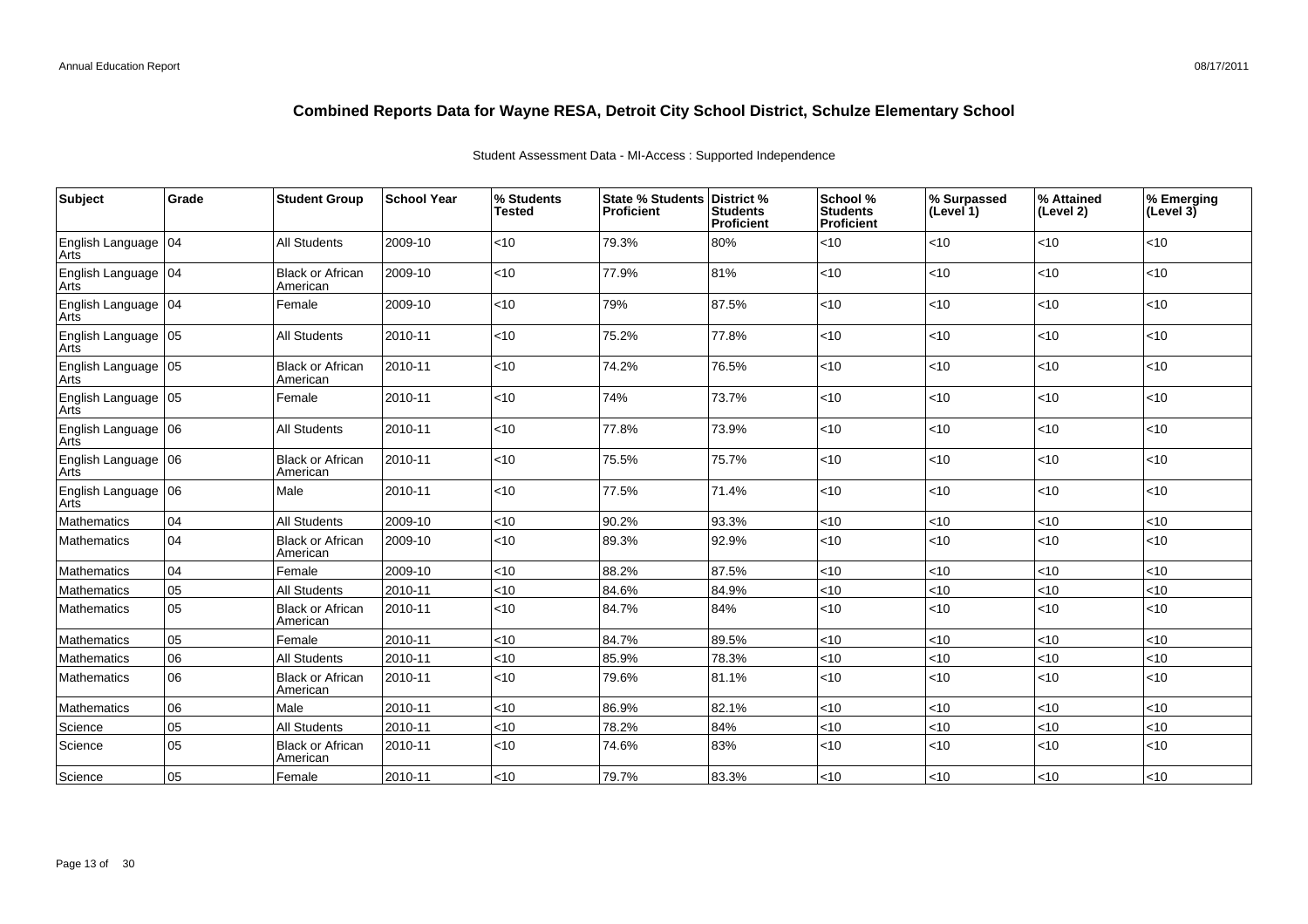### Student Assessment Data - MI-Access : Participation

| Subject | Grade | ∣Student Group | <b>School Year</b> | 07.<br>Students<br>Tested | <sup>৹⁄</sup> Students ∟<br><b>State</b><br>'Proficient | <b>District</b> %<br>Students<br><sup>'</sup> Proficient | School %<br>Students<br>--<br>Proficient | ∧ Surpassed<br>⊺(Level ′ | ہ Attained<br>Level 2) | % Emerging<br>$ $ (Level 3) |
|---------|-------|----------------|--------------------|---------------------------|---------------------------------------------------------|----------------------------------------------------------|------------------------------------------|--------------------------|------------------------|-----------------------------|
|---------|-------|----------------|--------------------|---------------------------|---------------------------------------------------------|----------------------------------------------------------|------------------------------------------|--------------------------|------------------------|-----------------------------|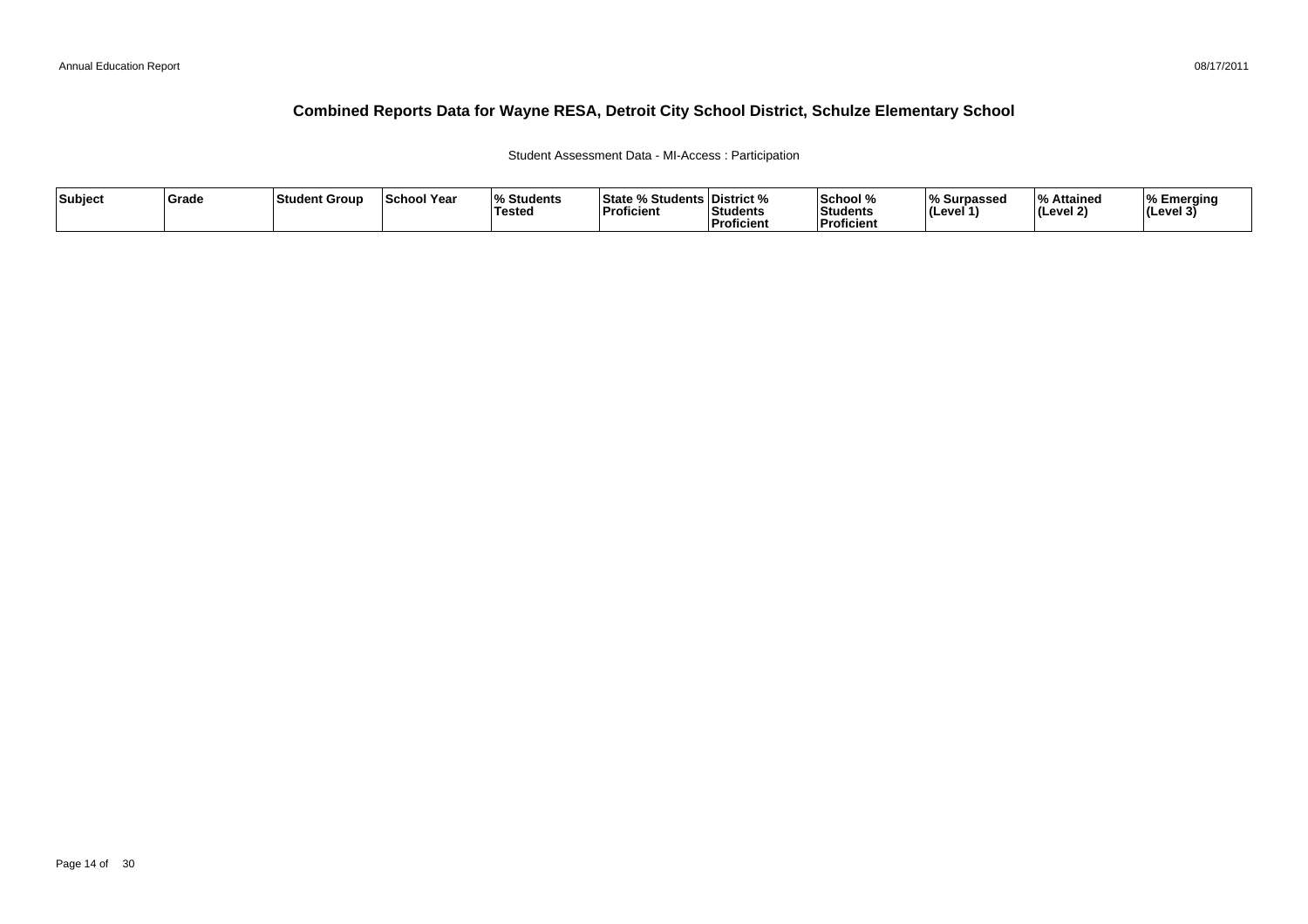### Student Assessment Data - MEAP-Access

| Subject | ∣Grade | ∣Student Group | <b>School Year</b> | <b>Students</b><br>Testea | <b>State % Students District %</b><br> Proficient | <b>Students</b><br>. | <b>School</b> %<br>Students<br>Proficient | <b>Level</b> | $^{\circ}$<br>Level 2 | $\frac{1}{6}$ Level 3 |
|---------|--------|----------------|--------------------|---------------------------|---------------------------------------------------|----------------------|-------------------------------------------|--------------|-----------------------|-----------------------|
|         |        |                |                    |                           |                                                   | Proficient           |                                           |              |                       |                       |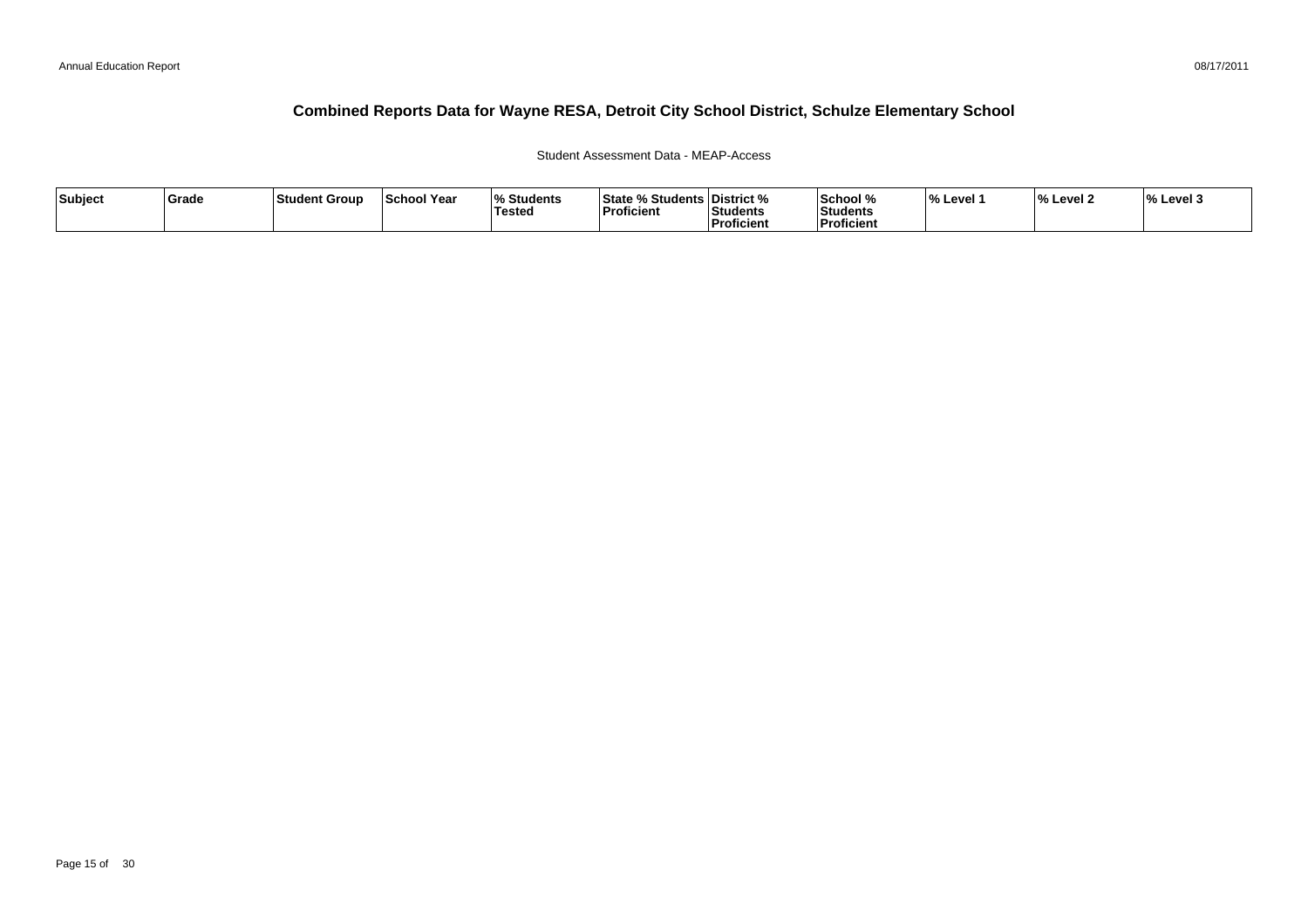### AYP Detail Data

| <b>Student Group</b>                           | Location        | <b>Subject</b>                     | % Tested (Goal 95%) | % Proficient for AYP* |
|------------------------------------------------|-----------------|------------------------------------|---------------------|-----------------------|
| <b>All Students</b>                            | State           | English Language Arts /<br>Reading | 98.9%               | 93.7%                 |
| All Students                                   | <b>State</b>    | <b>Mathematics</b>                 | 98.6%               | 94.4%                 |
| All Students                                   | <b>District</b> | English Language Arts /<br>Reading | 94.9%               | 85.2%                 |
| All Students                                   | District        | <b>Mathematics</b>                 | 94%                 | 87.5%                 |
| All Students                                   | School          | English Language Arts /<br>Reading | 99%                 | 91.4%                 |
| <b>All Students</b>                            | School          | Mathematics                        | 99%                 | 95.6%                 |
| American Indian or Alaska<br>Native            | State           | English Language Arts /<br>Reading | 98.4%               | 92.1%                 |
| American Indian or Alaska<br>Native            | <b>State</b>    | <b>Mathematics</b>                 | 98.1%               | 93.4%                 |
| American Indian or Alaska<br>Native            | <b>District</b> | English Language Arts /<br>Reading | 93.3%               | 89.5%                 |
| American Indian or Alaska<br>Native            | <b>District</b> | Mathematics                        | 91.7%               | 87.1%                 |
| Asian, Native Hawaiian, or<br>Pacific Islander | State           | English Language Arts /<br>Reading | 100.5%              | 96.5%                 |
| Asian, Native Hawaiian, or<br>Pacific Islander | State           | <b>Mathematics</b>                 | 99.3%               | 97.4%                 |
| Asian, Native Hawaiian, or<br>Pacific Islander | <b>District</b> | English Language Arts /<br>Reading | 98.5%               | 90%                   |
| Asian. Native Hawaiian, or<br>Pacific Islander | <b>District</b> | <b>Mathematics</b>                 | 98.5%               | 95.5%                 |
| <b>Black or African American</b>               | State           | English Language Arts /<br>Reading | 96.8%               | 87.7%                 |
| <b>Black or African American</b>               | <b>State</b>    | <b>Mathematics</b>                 | 96.4%               | 88.9%                 |
| <b>Black or African American</b>               | <b>District</b> | English Language Arts /<br>Reading | 94.8%               | 84.7%                 |
| <b>Black or African American</b>               | <b>District</b> | <b>Mathematics</b>                 | 93.8%               | 86.5%                 |
| <b>Black or African American</b>               | School          | English Language Arts /<br>Reading | 99%                 | 91.3%                 |
| <b>Black or African American</b>               | School          | <b>Mathematics</b>                 | 99%                 | 95.6%                 |
| Hispanic or Latino                             | State           | English Language Arts /<br>Reading | 98.8%               | 91.7%                 |
| Hispanic or Latino                             | State           | <b>Mathematics</b>                 | 98.1%               | 93.4%                 |
| Hispanic or Latino                             | District        | English Language Arts /<br>Reading | 95.5%               | 88.8%                 |
| Hispanic or Latino                             | District        | <b>Mathematics</b>                 | 94.9%               | 94%                   |
| Hispanic or Latino                             | School          | English Language Arts /<br>Reading | $30$                | $30$                  |
| Hispanic or Latino                             | School          | Mathematics                        | $30$                | <30                   |
| Two or More Races                              | State           | English Language Arts /<br>Reading | 99.2%               | 94.1%                 |
| Two or More Races                              | State           | Mathematics                        | 99%                 | 94.9%                 |
| Two or More Races                              | <b>District</b> | English Language Arts /<br>Reading | $30$                | <30                   |
| Two or More Races                              | District        | <b>Mathematics</b>                 | <30                 | <30                   |
| Two or More Races                              | School          | English Language Arts /<br>Reading | N/A                 | N/A                   |
| Two or More Races                              | School          | <b>Mathematics</b>                 | N/A                 | N/A                   |
| White                                          | <b>State</b>    | English Language Arts /<br>Reading | 99.4%               | 95.1%                 |
| White                                          | <b>State</b>    | <b>Mathematics</b>                 | 99.2%               | 95.6%                 |
| White                                          | District        | English Language Arts /<br>Reading | 96.8%               | 84.5%                 |
| White                                          | District        | <b>Mathematics</b>                 | 94.9%               | 91.3%                 |
| White                                          | School          | English Language Arts /<br>Reading | $30$                | $30$                  |
| White                                          | School          | Mathematics                        | $30$                | <30                   |
| Economically<br>Disadvantaged                  | State           | English Language Arts /<br>Reading | 98.4%               | 90.4%                 |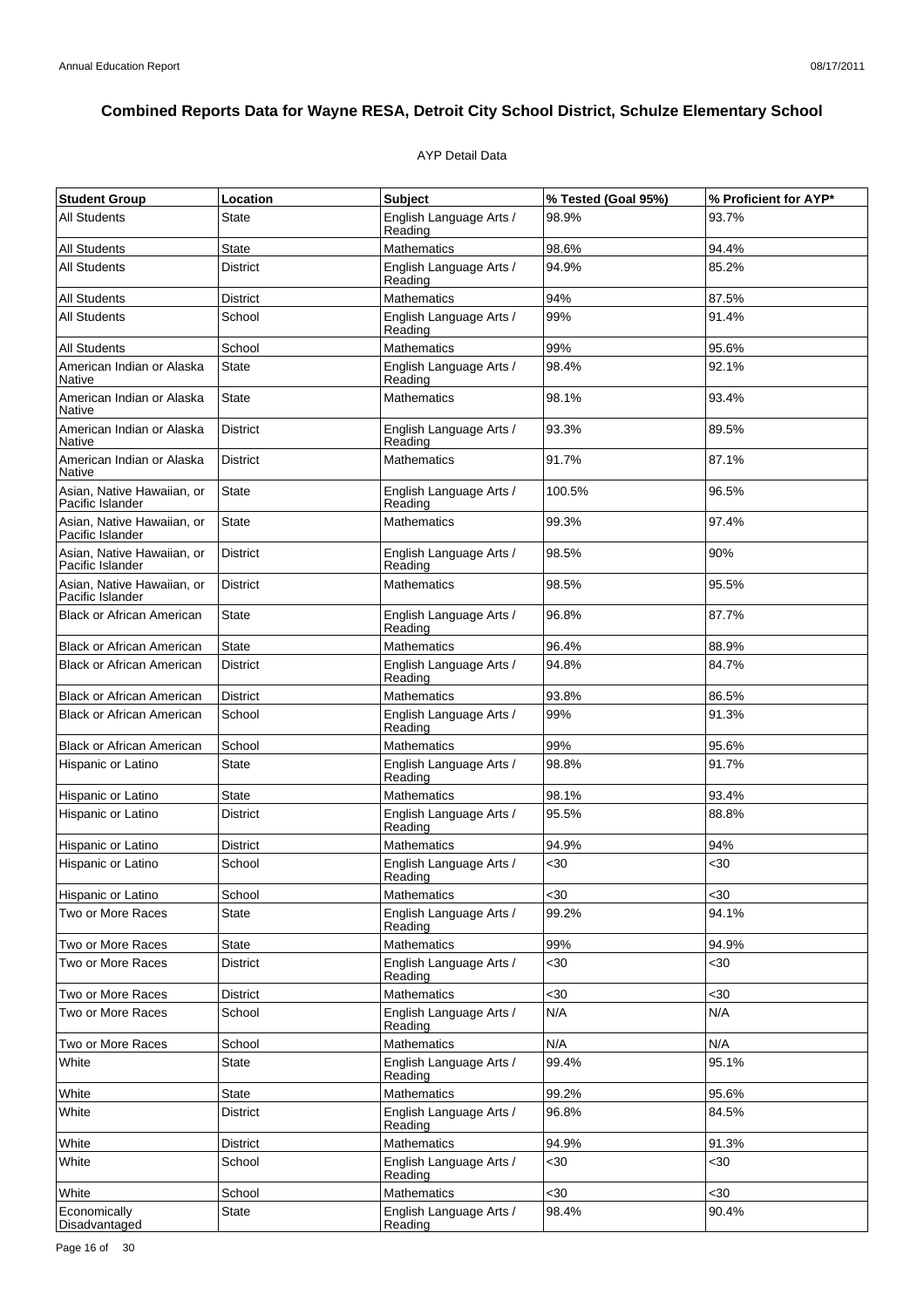### AYP Detail Data

| <b>Student Group</b>              | Location        | <b>Subject</b>                     | % Tested (Goal 95%) | % Proficient for AYP* |
|-----------------------------------|-----------------|------------------------------------|---------------------|-----------------------|
| Economically<br>Disadvantaged     | <b>State</b>    | <b>Mathematics</b>                 | 98.1%               | 91.9%                 |
| Economically<br>Disadvantaged     | <b>District</b> | English Language Arts /<br>Reading | 95.1%               | 85.1%                 |
| Economically<br>Disadvantaged     | <b>District</b> | <b>Mathematics</b>                 | 94.3%               | 87.6%                 |
| Economically<br>Disadvantaged     | School          | English Language Arts /<br>Reading | 98.7%               | 91.2%                 |
| Economically<br>Disadvantaged     | School          | <b>Mathematics</b>                 | 99%                 | 95.9%                 |
| <b>Limited English Proficient</b> | <b>State</b>    | English Language Arts /<br>Reading | 99%                 | 85.3%                 |
| <b>Limited English Proficient</b> | <b>State</b>    | <b>Mathematics</b>                 | 98.2%               | 91.2%                 |
| <b>Limited English Proficient</b> | <b>District</b> | English Language Arts /<br>Reading | 96.2%               | 88.6%                 |
| <b>Limited English Proficient</b> | <b>District</b> | <b>Mathematics</b>                 | 95.9%               | 93.8%                 |
| <b>Limited English Proficient</b> | School          | English Language Arts /<br>Reading | $30$                | $30$                  |
| <b>Limited English Proficient</b> | School          | <b>Mathematics</b>                 | $30$                | $30$                  |
| <b>Students with Disabilities</b> | <b>State</b>    | English Language Arts /<br>Reading | 97.8%               | 72.9%                 |
| <b>Students with Disabilities</b> | <b>State</b>    | <b>Mathematics</b>                 | 97.6%               | 78.9%                 |
| <b>Students with Disabilities</b> | <b>District</b> | English Language Arts /<br>Reading | 90.1%               | 55.3%                 |
| <b>Students with Disabilities</b> | <b>District</b> | <b>Mathematics</b>                 | 88.8%               | 66.5%                 |
| <b>Students with Disabilities</b> | School          | English Language Arts /<br>Reading | 98.5%               | 66%                   |
| <b>Students with Disabilities</b> | School          | <b>Mathematics</b>                 | 100%                | 87%                   |

Note: 1100 Recently arrived LEP students took part in the State's ELPA instead of the MEAP/MME/MI-Access.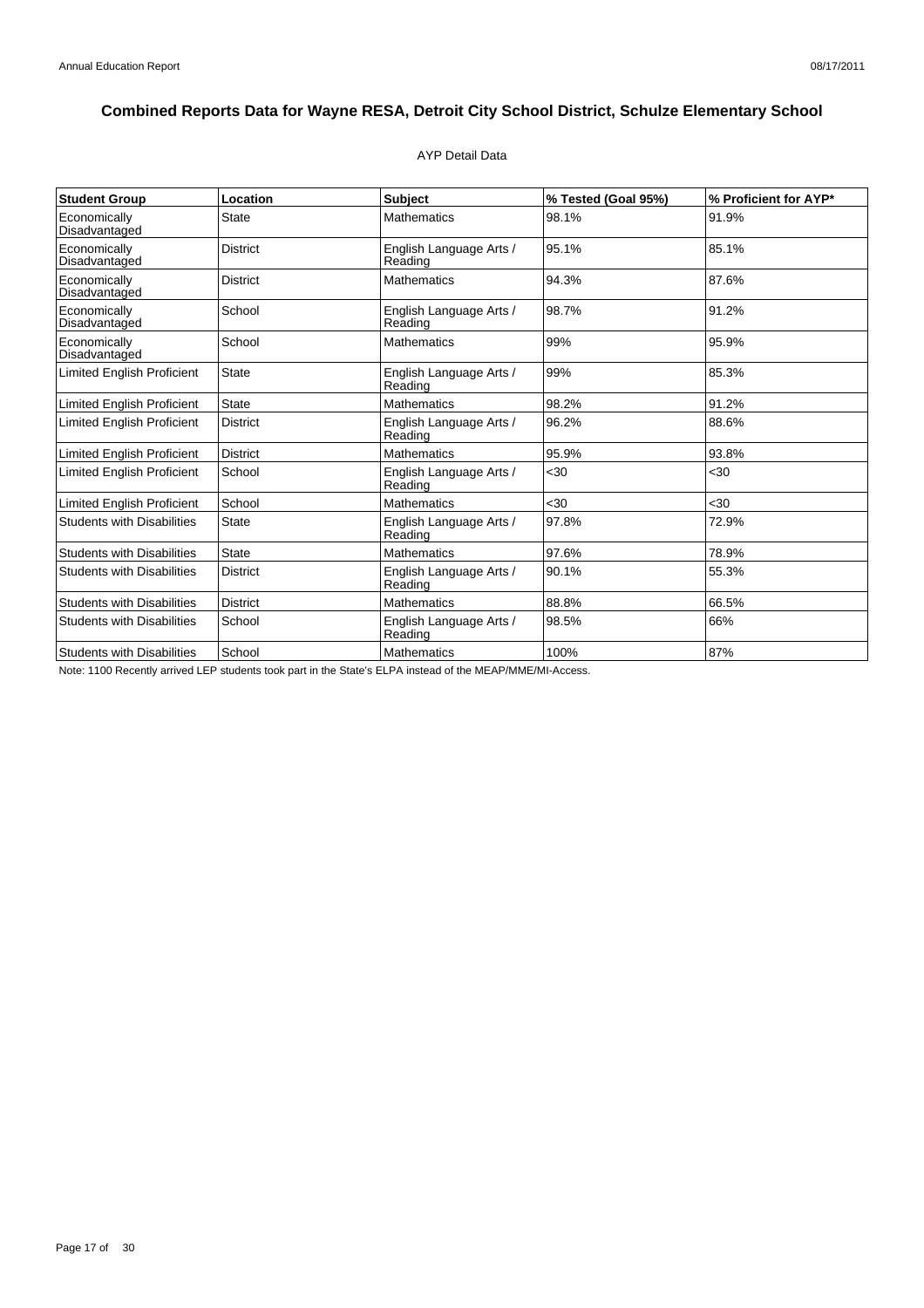AYP Detail Data - Graduation Rate

| <b>Student Group</b>                        | Location        | <b>Graduation Rate (High Schools only) (Goal</b><br>80%) |
|---------------------------------------------|-----------------|----------------------------------------------------------|
| <b>All Students</b>                         | <b>State</b>    | 75.96%                                                   |
| <b>All Students</b>                         | <b>District</b> | 62.27%                                                   |
| American Indian or Alaska Native            | <b>State</b>    | 65.87%                                                   |
| American Indian or Alaska Native            | <b>District</b> | 67.65%                                                   |
| Asian, Native Hawaiian, or Pacific Islander | <b>State</b>    | 87.07%                                                   |
| Asian, Native Hawaiian, or Pacific Islander | <b>District</b> | 70.69%                                                   |
| <b>Black or African American</b>            | <b>State</b>    | 57.97%                                                   |
| <b>Black or African American</b>            | <b>District</b> | 62.72%                                                   |
| Hispanic or Latino                          | <b>State</b>    | 63.52%                                                   |
| Hispanic or Latino                          | <b>District</b> | 59.11%                                                   |
| Two or More Races                           | <b>State</b>    | 66.55%                                                   |
| White                                       | <b>State</b>    | 82.04%                                                   |
| White                                       | <b>District</b> | 39.17%                                                   |
| <b>Economically Disadvantaged</b>           | <b>State</b>    | 66.59%                                                   |
| Economically Disadvantaged                  | <b>District</b> | 63.16%                                                   |
| <b>Limited English Proficient</b>           | <b>State</b>    | 83.13%                                                   |
| <b>Limited English Proficient</b>           | <b>District</b> | $<$ 10                                                   |
| <b>Students with Disabilities</b>           | <b>State</b>    | 58.68%                                                   |
| <b>Students with Disabilities</b>           | <b>District</b> | 45.79%                                                   |

\* All data based on students enrolled for a full academic year.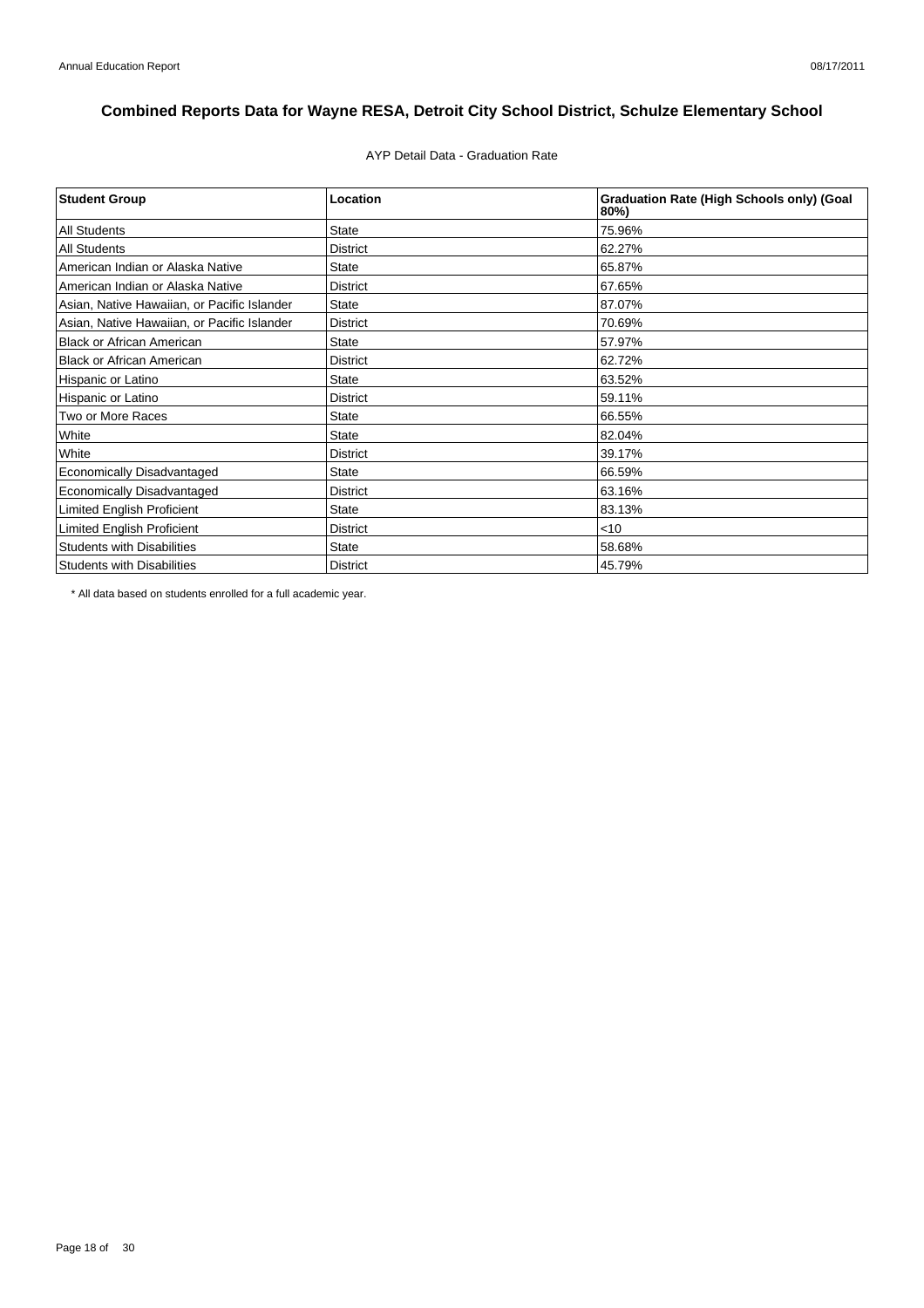### AYP Detail Data - Attendance Rate

| <b>Student Group</b>                        | Location        | Attendance Rate (Goal 90%) |
|---------------------------------------------|-----------------|----------------------------|
| <b>All Students</b>                         | <b>State</b>    | 94.9%                      |
| <b>All Students</b>                         | <b>District</b> | 88.8%                      |
| <b>All Students</b>                         | School          | 91.2%                      |
| American Indian or Alaska Native            | <b>State</b>    | 94%                        |
| American Indian or Alaska Native            | <b>District</b> | 88.6%                      |
| Asian, Native Hawaiian, or Pacific Islander | <b>State</b>    | 96.6%                      |
| Asian, Native Hawaiian, or Pacific Islander | <b>District</b> | 93.4%                      |
| <b>Black or African American</b>            | <b>State</b>    | 91.9%                      |
| <b>Black or African American</b>            | <b>District</b> | 88.4%                      |
| <b>Black or African American</b>            | School          | 91.3%                      |
| Hispanic or Latino                          | <b>State</b>    | 94.2%                      |
| Hispanic or Latino                          | <b>District</b> | 91.8%                      |
| Hispanic or Latino                          | School          | 88.2%                      |
| Two or More Races                           | <b>State</b>    | 94.7%                      |
| White                                       | <b>State</b>    | 95.6%                      |
| White                                       | <b>District</b> | 89.1%                      |
| White                                       | School          | 85.5%                      |
| <b>Economically Disadvantaged</b>           | <b>State</b>    | 93.4%                      |
| Economically Disadvantaged                  | <b>District</b> | 88.3%                      |
| <b>Economically Disadvantaged</b>           | School          | 91%                        |
| <b>Limited English Proficient</b>           | <b>State</b>    | 94.8%                      |
| <b>Limited English Proficient</b>           | <b>District</b> | 92.1%                      |
| <b>Limited English Proficient</b>           | School          | 75.9%                      |
| <b>Students with Disabilities</b>           | <b>State</b>    | 93.4%                      |
| <b>Students with Disabilities</b>           | <b>District</b> | 86.7%                      |
| <b>Students with Disabilities</b>           | School          | 89.9%                      |

\* All data based on students enrolled for a full academic year.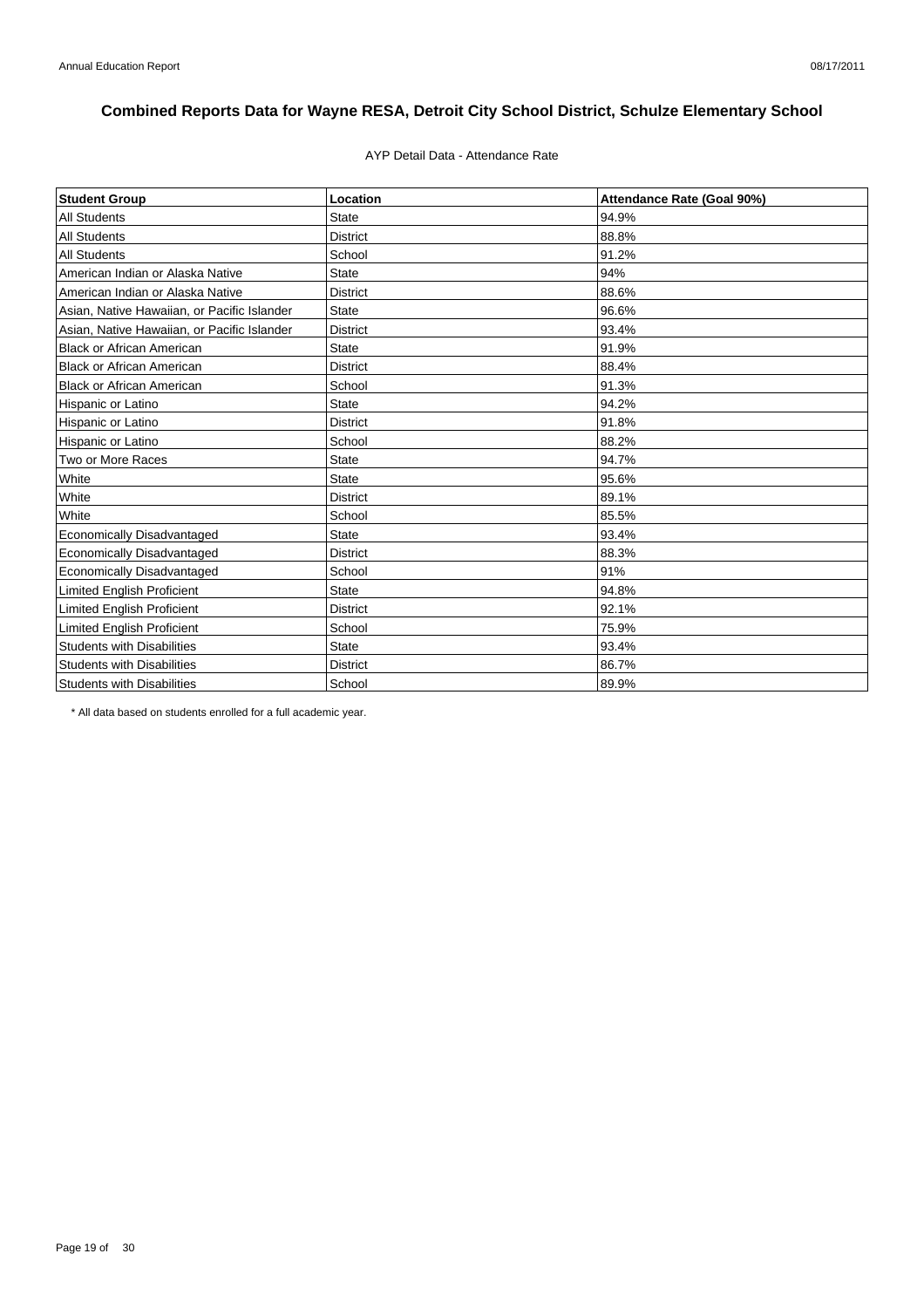Michigan Annual AYP Objectives for Reading/ELA

| School Year   | Grade 3 | Grade 4 | Grade 5 | Grade 6 | Grade 7 | Grade 8 | Grade 11 |
|---------------|---------|---------|---------|---------|---------|---------|----------|
| 2001-02       |         | 38%     |         |         | 31%     |         | 42%      |
| 2002-03       |         | 38%     |         |         | 31%     |         | 42%      |
| 2003-04       |         | 38%     |         |         | 31%     |         | 42%      |
| 2004-05       |         | 48%     |         |         | 43%     |         | 52%      |
| 2005-06       | 50%     | 48%     | 46%     | 45%     | 43%     | 41%     | 52%      |
| 2006-07       | 50%     | 48%     | 46%     | 45%     | 43%     | 41%     | 52%      |
| 2007-08       | 60%     | 59%     | 57%     | 56%     | 54%     | 53%     | 61%      |
| 2008-09       | 60%     | 59%     | 57%     | 56%     | 54%     | 53%     | 61%      |
| 2009-10       | 70%     | 69%     | 68%     | 67%     | 66%     | 65%     | 71%      |
| $ 2010 - 11$  | 78%     | 77%     | 76%     | 75%     | 74%     | 73%     | 79%      |
| $ 2011 - 12 $ | 86%     | 85%     | 84%     | 83%     | 82%     | 82%     | 86%      |
| $ 2012 - 13 $ | 93%     | 92%     | 92%     | 91%     | 91%     | 91%     | 93%      |
| $ 2013 - 14 $ | 100%    | 100%    | 100%    | 100%    | 100%    | 100%    | 100%     |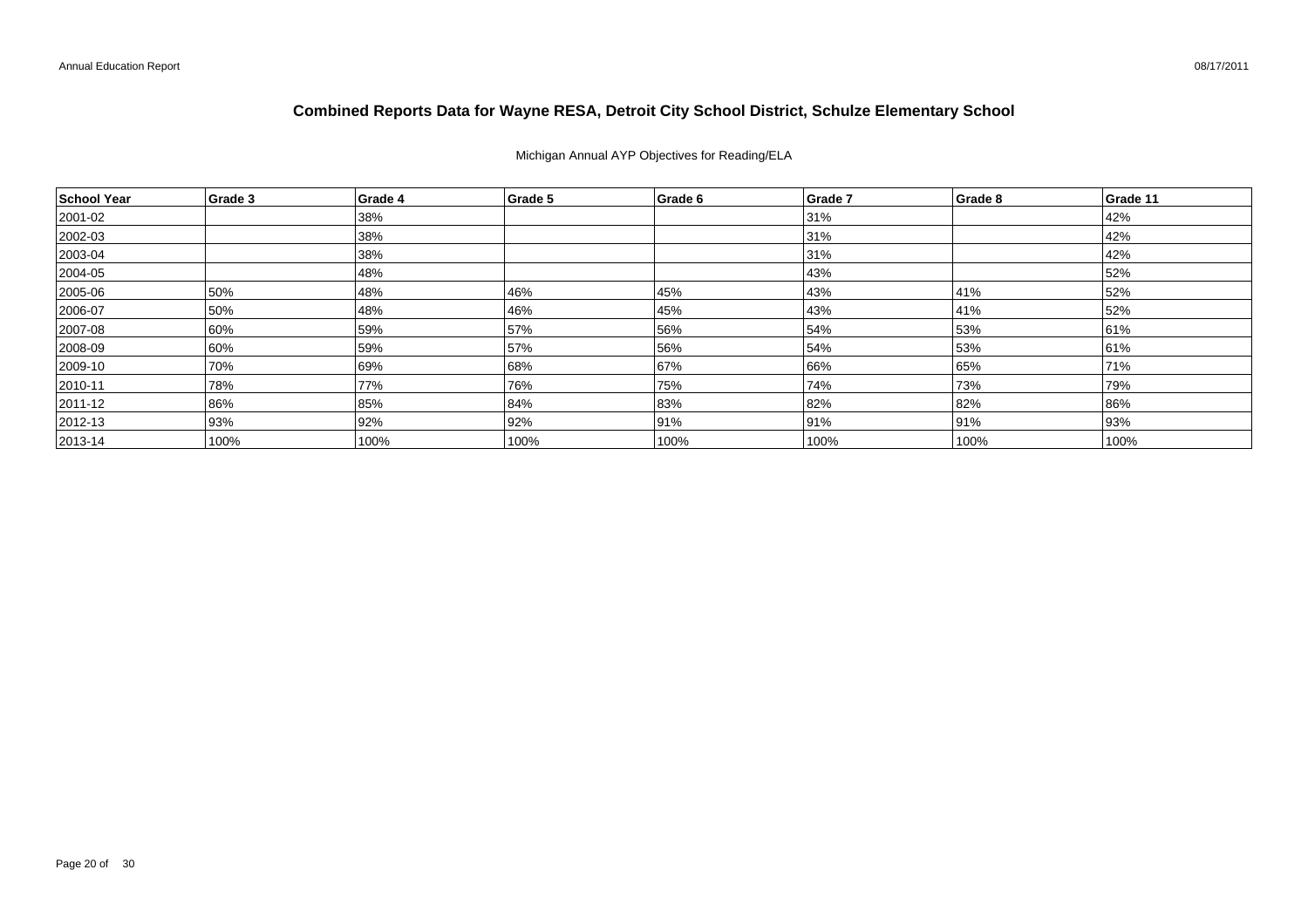### Michigan Annual AYP Objectives for Mathematics

| School Year  | Grade 3 | Grade 4 | Grade 5 | Grade 6 | Grade 7 | Grade 8 | Grade 11 |
|--------------|---------|---------|---------|---------|---------|---------|----------|
| 2001-02      |         | 47%     |         |         |         | 31%     | 33%      |
| 2002-03      |         | 47%     |         |         |         | 31%     | 33%      |
| $ 2003 - 04$ |         | 47%     |         |         |         | 31%     | 33%      |
| 2004-05      |         | 56%     |         |         |         | 43%     | 44%      |
| 2005-06      | 59%     | 56%     | 53%     | 50%     | 46%     | 43%     | 44%      |
| 2006-07      | 59%     | 56%     | 53%     | 50%     | 46%     | 43%     | 44%      |
| 2007-08      | 67%     | 65%     | 62%     | 60%     | 57%     | 54%     | 55%      |
| 2008-09      | 67%     | 65%     | 62%     | 60%     | 57%     | 54%     | 55%      |
| 2009-10      | 67%     | 65%     | 62%     | 60%     | 57%     | 54%     | 55%      |
| $ 2010 - 11$ | 75%     | 74%     | 71%     | 70%     | 67%     | 66%     | 67%      |
| 2011-12      | 83%     | 82%     | 81%     | 80%     | 78%     | 77%     | 78%      |
| $ 2012 - 13$ | 91%     | 91%     | 90%     | 90%     | 89%     | 89%     | 89%      |
| $ 2013 - 14$ | 100%    | 100%    | 100%    | 100%    | 100%    | 100%    | 100%     |

08/17/2011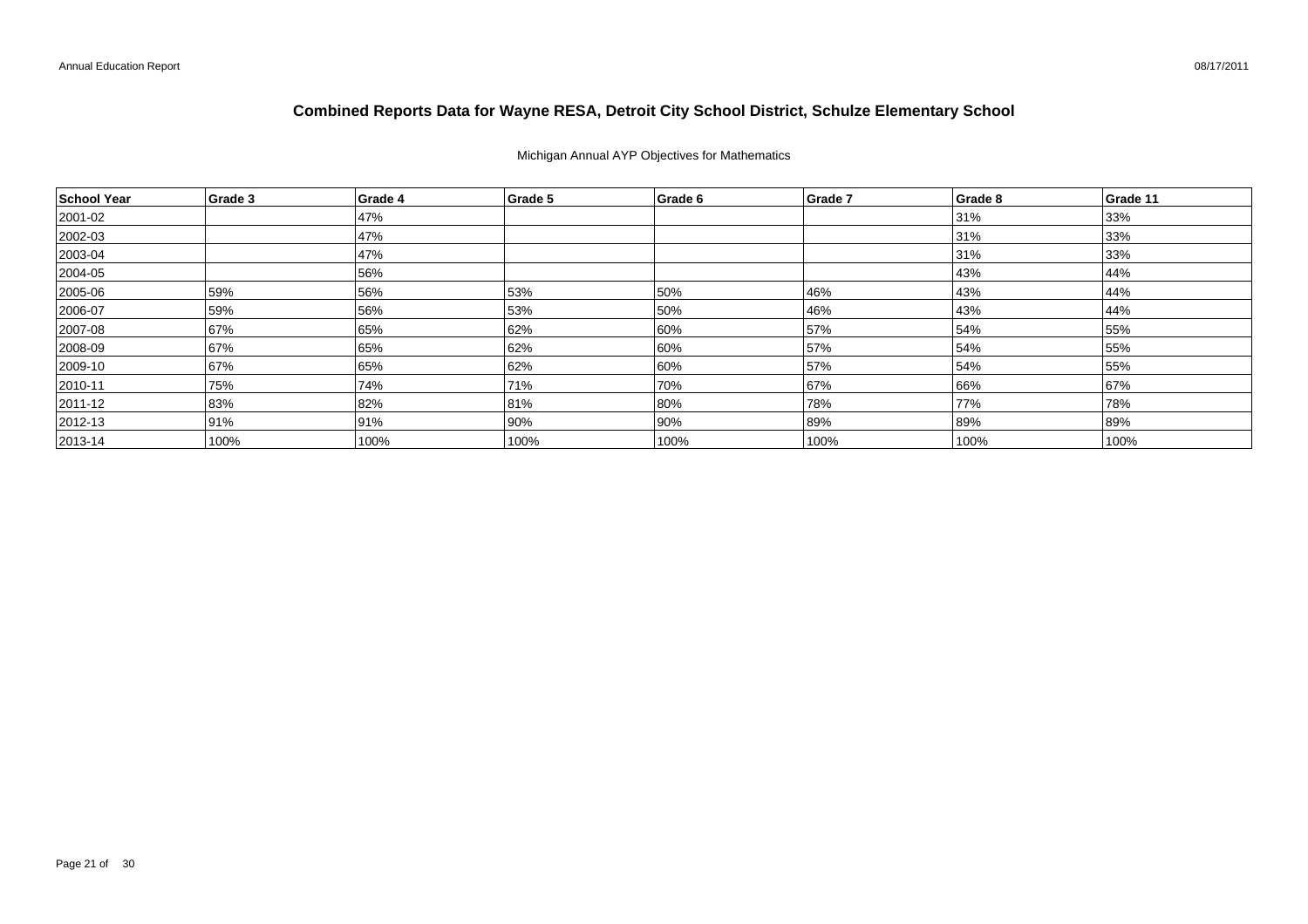School AYP Status

| <b>Title 1 Status</b> | <b>AYP ELA/Reading Status</b> | <b>AYP Mathematics Status</b> | <b>AYP Overall Status</b> | Education Yes Report Card   School Improvement Status   Years in Improvement<br>Grad |     |  |
|-----------------------|-------------------------------|-------------------------------|---------------------------|--------------------------------------------------------------------------------------|-----|--|
| Yes                   | Not Met                       | Met                           | l Not<br>: Me             |                                                                                      | IN/ |  |

% of Schools making AYP: 0%<br>% of Schools in School Improvement status: 0%<br>% of Schools in Corrective Action status: 0%<br>% of Schools in Restructuring status: 0%<br>% of Title I Schools in School Improvement status: 0%<br>% of Tit

% of Title I Schools in Restructuring status: 0%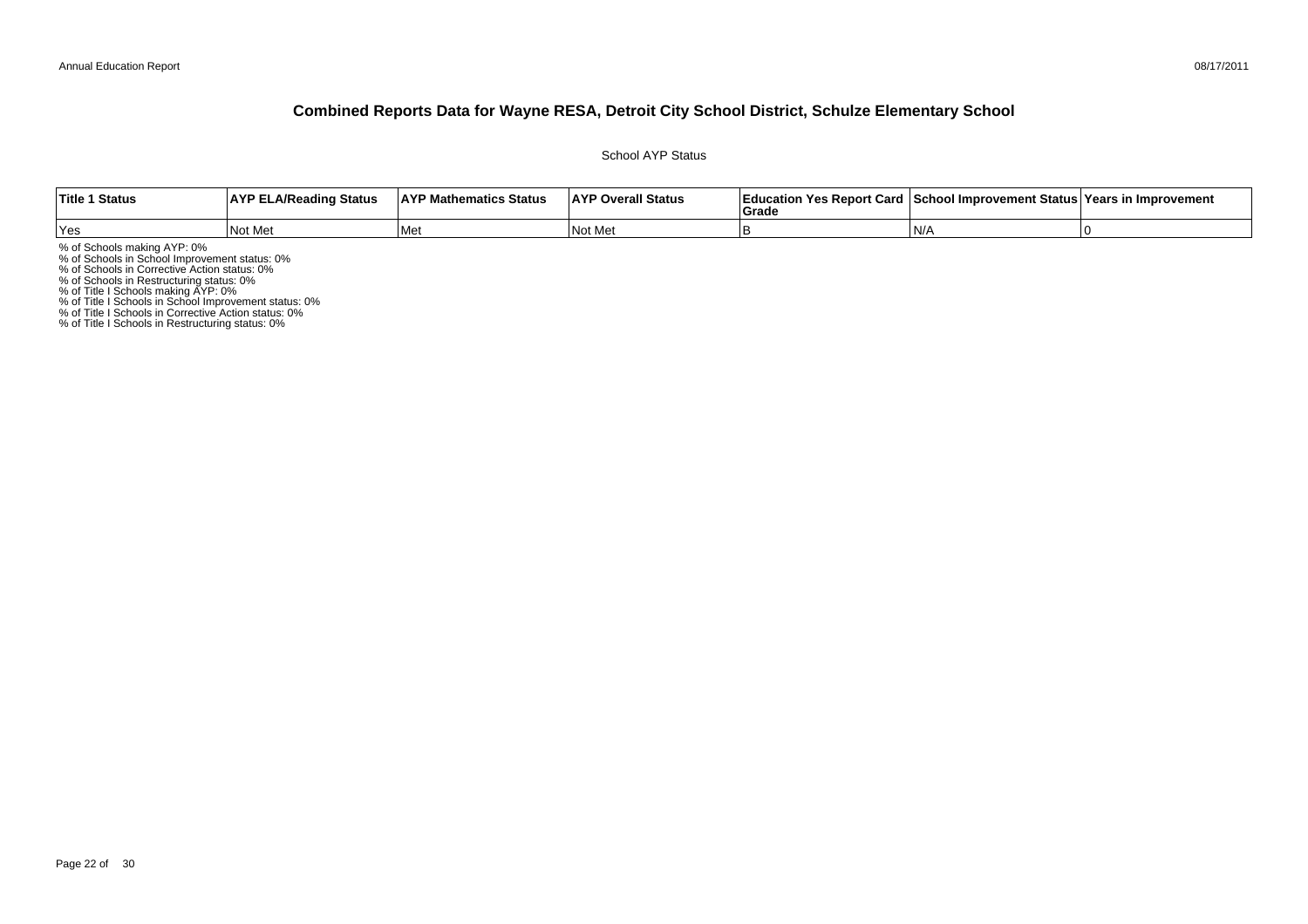Teacher Quality Data

|                                                                                                             | Other | 'B.A. | <b>M.A.</b> | lPh.D |
|-------------------------------------------------------------------------------------------------------------|-------|-------|-------------|-------|
| Professional Qualifications<br>of All Public Elementary and  <br>Secondary School Teachers<br>In the School |       | 14    |             |       |

Professional Qualifications are defined by the State and may include information such as the degrees of public school teachers<br>e.g., percentage of teachers with Bachelors Degrees or Masters Degrees) or the percentage of fu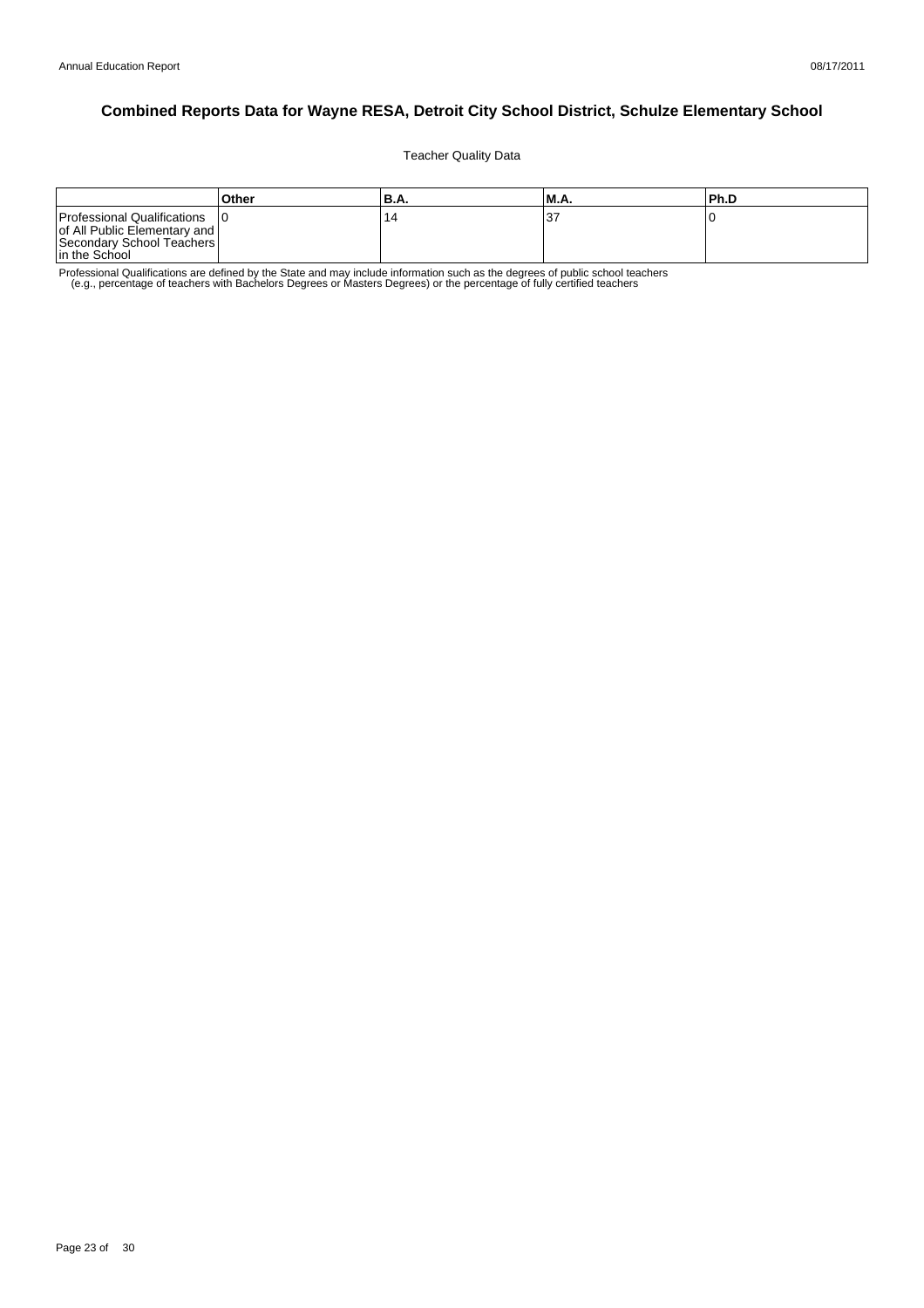Teacher Quality Data

|                                                                                                                | <b>Certification Percent</b> |
|----------------------------------------------------------------------------------------------------------------|------------------------------|
| Percentage of Public Elementary and Secondary School Teachers in the 2%<br>School with Emergency Certification |                              |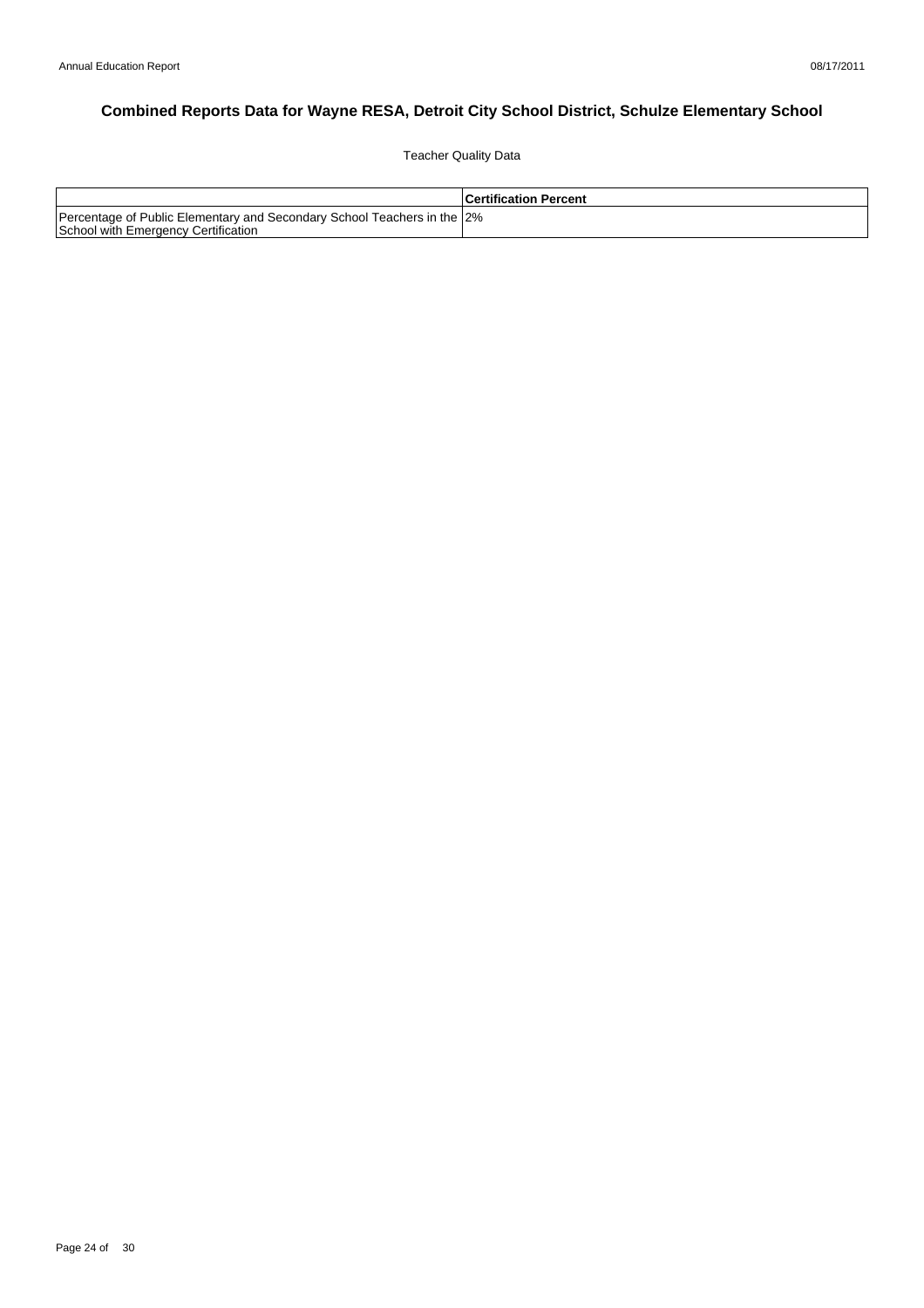Teacher Quality Data

|                                                                                                                        | School Aggregate |
|------------------------------------------------------------------------------------------------------------------------|------------------|
| Percentage of Core Academic Subject Elementary and Secondary<br>School Classes not Taught by Highly Qualified Teachers | 0%               |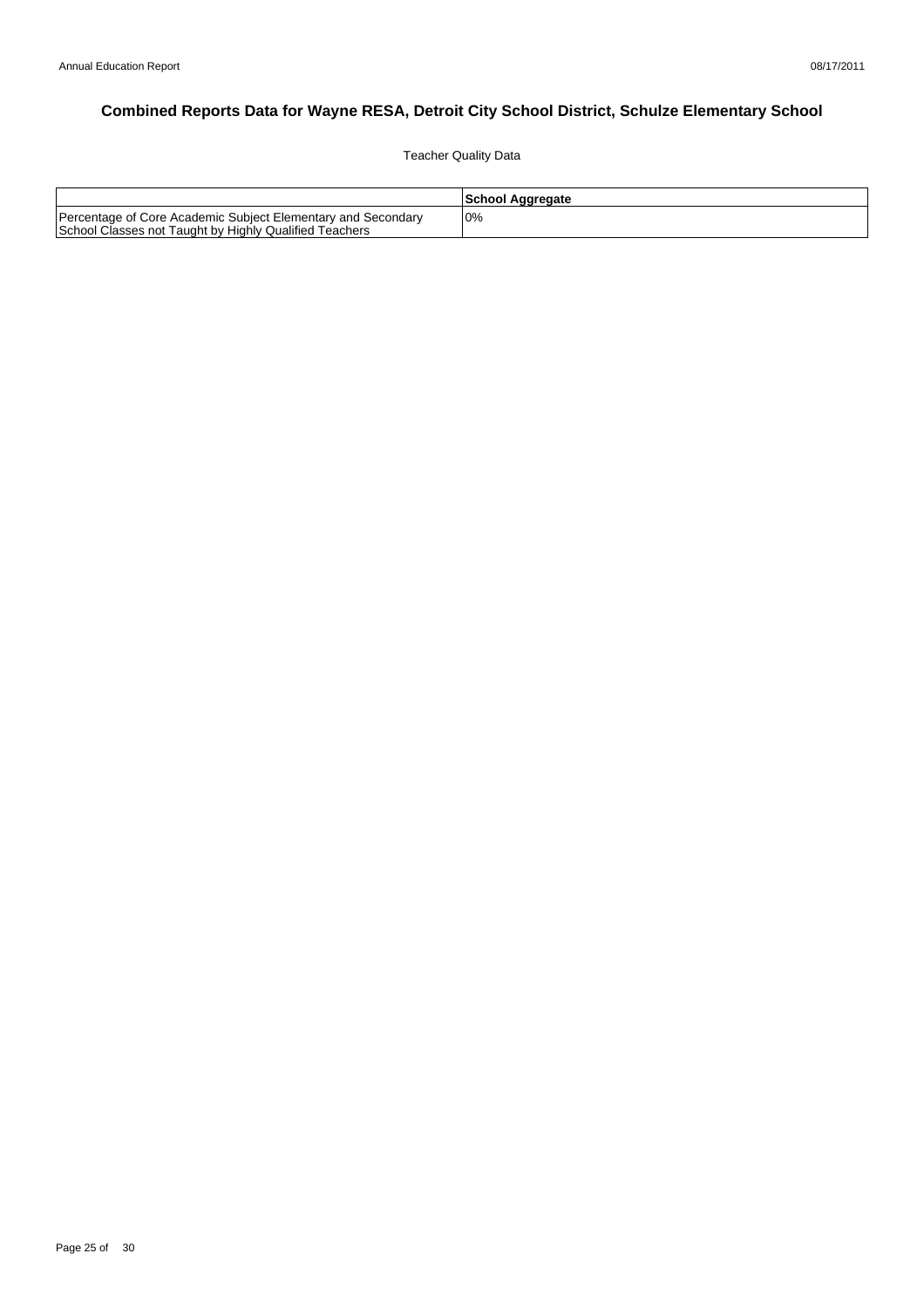| <b>Reporting Group</b>                                                                                         | <b>Percent of Students</b> | <b>Percent below Basic</b> | <b>Percent Basic</b> | <b>Percent Proficient</b> | <b>Percent Advanced</b> |
|----------------------------------------------------------------------------------------------------------------|----------------------------|----------------------------|----------------------|---------------------------|-------------------------|
| <b>All Students</b>                                                                                            | 100                        | 22                         | 43                   | 30                        | 5                       |
| Male<br>Female                                                                                                 | 50<br>50                   | 22<br>22                   | 41<br>45             | 30<br>29                  |                         |
| National Lunch<br>Program Eligility<br>Eligible<br>Not Eligible<br>Info not available                          | 43<br>56                   | 36<br>11                   | 47<br>40<br>ŧ        | 16<br>40                  |                         |
| Race Ethnicity<br>White<br><b>Black</b><br>Hispanic<br>Asian Amer/Pacif Isl<br>American Indian<br>Unclassified | 71<br>20<br>3              | 14<br>52<br>29<br>13       | 43<br>39<br>51<br>32 | 37<br>9<br>19<br>36       | 19                      |
| Student classified as<br>having a disability<br><b>SD</b><br>Not SD                                            | 12<br>88                   | 42<br>19                   | 39<br>44             | 17<br>31                  | 6                       |
| Student is an English<br>Language Learner<br><b>ELL</b><br>Not ELL                                             | 3<br>97                    | 48<br>21                   | 40<br>43             | 11<br>31                  | 5                       |

#### NAEP 2009 Grade 4 Mathematics Results

‡ Reporting Standards not met.<br>Note: Observed differences are not necessarily statistically significant. Detail may not sum to total because of rounding.<br>SOURCE: U.S. Department of Education. Institute for Education Scien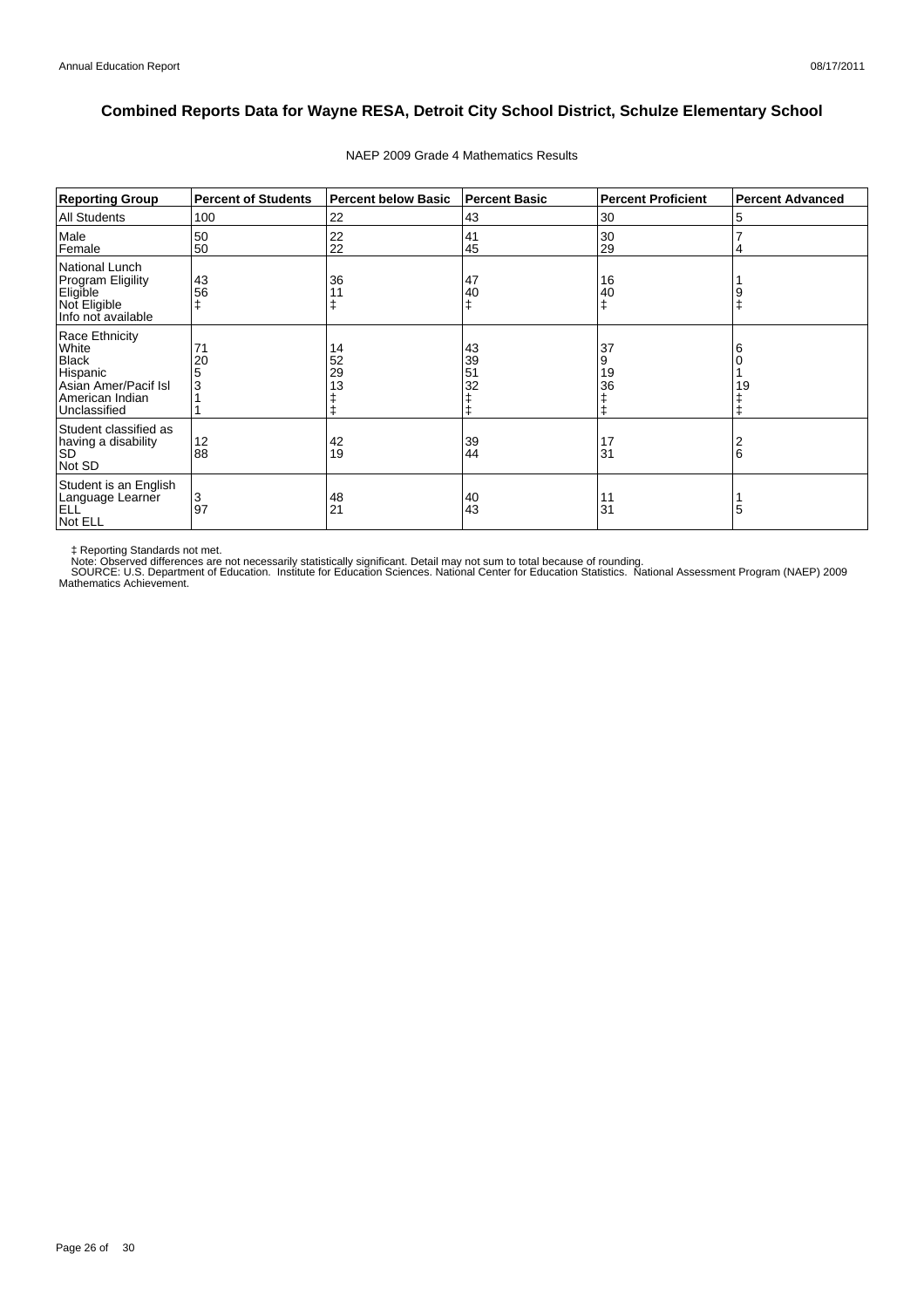| <b>Reporting Group</b>                                                                                         | <b>Percent of Students</b> | <b>Percent below Basic</b> | <b>Percent Basic</b> | <b>Percent Proficient</b> | <b>Percent Advanced</b> |
|----------------------------------------------------------------------------------------------------------------|----------------------------|----------------------------|----------------------|---------------------------|-------------------------|
| <b>All Students</b>                                                                                            | 100                        | 32                         | 37                   | 24                        |                         |
| Male<br>Female                                                                                                 | 51<br>49                   | 31<br>33                   | 37<br>38             | 24<br>24                  | 8<br>5                  |
| National Lunch<br><b>Program Eligility</b><br>Eligible<br>Not Eligible<br>Info not available                   | 38<br>62                   | 50<br>21                   | 37<br>38<br>ŧ        | 12<br>31                  | 10                      |
| Race Ethnicity<br>White<br><b>Black</b><br>Hispanic<br>Asian Amer/Pacif Isl<br>American Indian<br>Unclassified | 74<br>18                   | 23<br>68<br>38             | 40<br>27<br>45<br>30 | 29<br>4<br>15<br>31       | 28                      |
| Student classified as<br>having a disability<br><b>SD</b><br>Not SD                                            | 10<br>90                   | 75<br>27                   | 22<br>39             | 2<br>27                   |                         |
| Student is an English<br>Language Learner<br><b>ELL</b><br>Not ELL                                             | 2<br>98                    | 58<br>32                   | 32<br>37             | 10<br>24                  |                         |

#### NAEP 2009 Grade 8 Mathematics Results

‡ Reporting Standards not met.<br>NOTE: Detail may not sum to totals because of rounding. Some apparent differences between estimates may not be statistically significant.<br>NOTE: Detail may not sum to totals because of roundin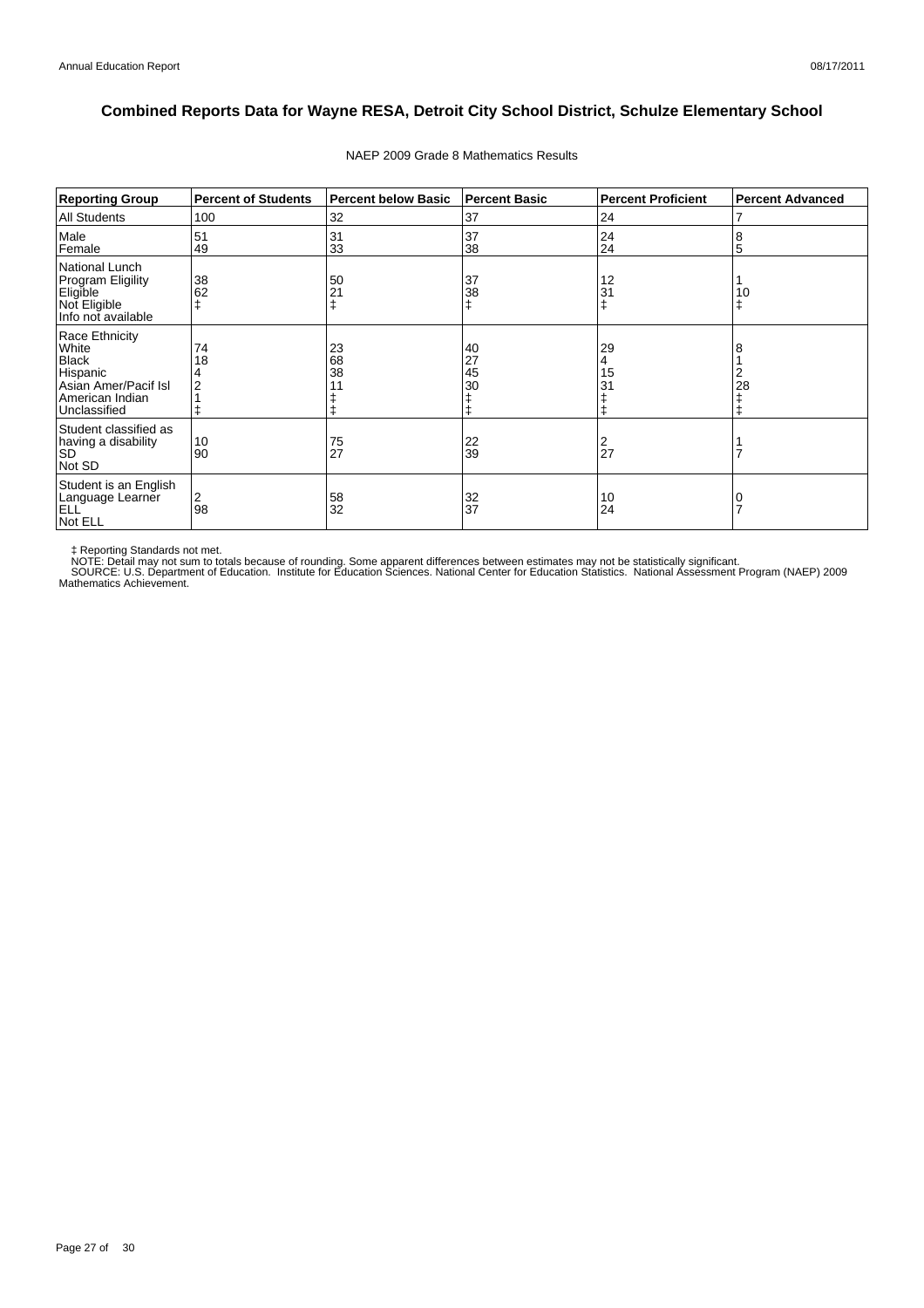| <b>Reporting Group</b>                                                                                         | <b>Percent of Students</b> | <b>Percent below Basic</b> | <b>Percent Basic</b> | <b>Percent Proficient</b> | <b>Percent Advanced</b> |
|----------------------------------------------------------------------------------------------------------------|----------------------------|----------------------------|----------------------|---------------------------|-------------------------|
| <b>All Students</b>                                                                                            | 100                        | 36                         | 34                   | 23                        | 6                       |
| Male<br>Female                                                                                                 | 50<br>50                   | 39<br>32                   | 35<br>34             | 21<br>26                  | 5<br>8                  |
| <b>National Lunch</b><br>Program Eligility<br>Eligible<br>Not Eligible<br>Info not available                   | 43<br>57<br>#              | 52<br>24                   | 33<br>36<br>ŧ        | 13<br>31                  | 2<br>10<br>ŧ            |
| Race Ethnicity<br>White<br><b>Black</b><br>Hispanic<br>Asian Amer/Pacif Isl<br>American Indian<br>Unclassified | 19                         | 28<br>65<br>49<br>21       | 36<br>26<br>34<br>37 | 28<br>15<br>25            |                         |
| Student classified as<br>having a disability<br><b>SD</b><br>Not SD                                            | 10<br>90                   | 66<br>32                   | 24<br>36             | 8<br>25                   |                         |
| Student is an English<br>Language Learner<br><b>ELL</b><br>Not ELL                                             | 3<br>97                    | 65<br>35                   | 26<br>35             | 9<br>24                   |                         |

#### NAEP 2009 Grade 4 Reading Results

# Rounds to zero

‡ Reporting Standards not met.<br>NOTE: Detail may not sum to totals because of rounding. Some apparent differences between estimates may not be statistically significant.<br>SOURCE: U.S. Department of Education, Institute of Ed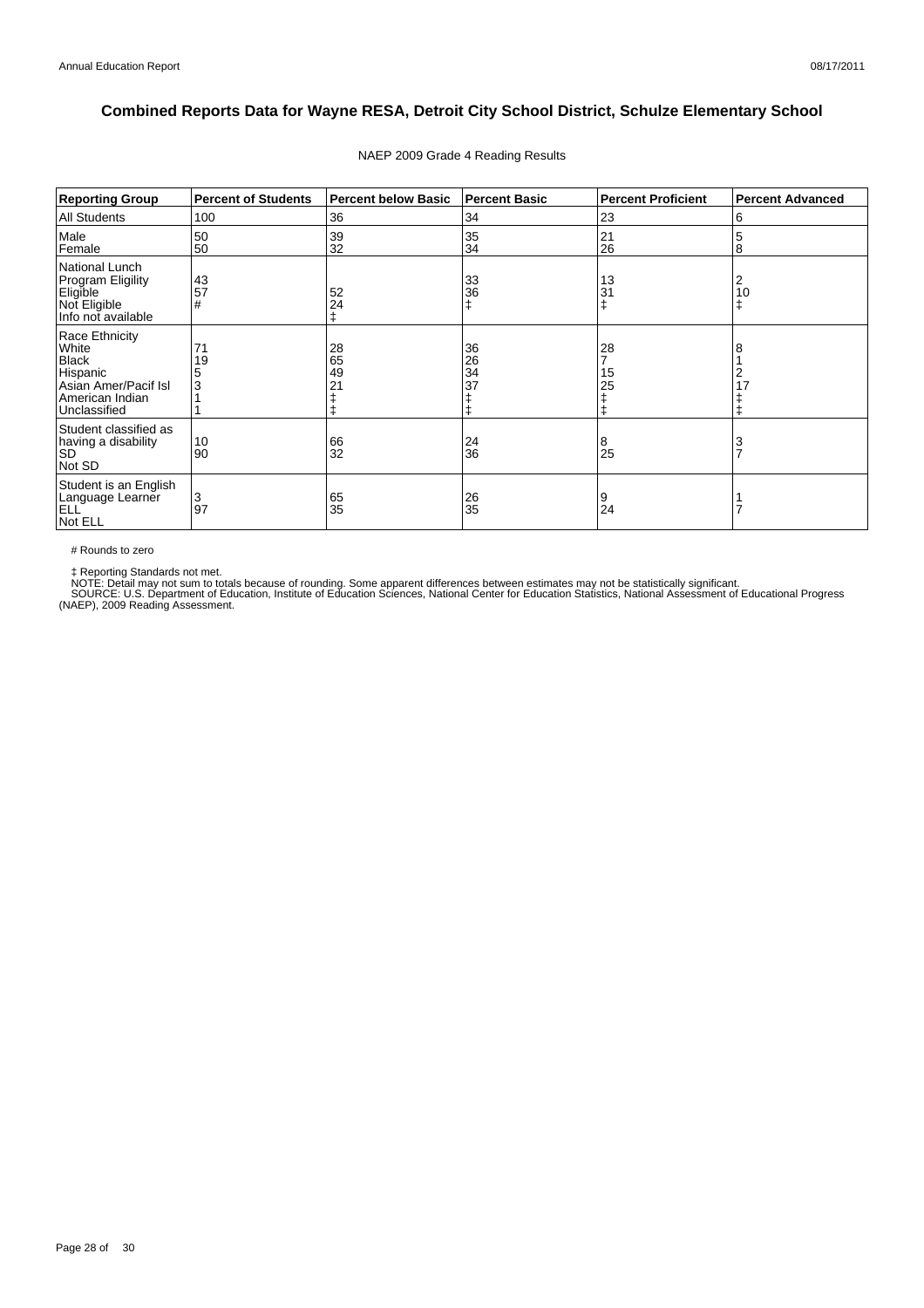| <b>Reporting Group</b>                                                                                         | <b>Percent of Students</b> | <b>Percent below Basic</b> | <b>Percent Basic</b> | <b>Percent Proficient</b> | <b>Percent Advanced</b> |
|----------------------------------------------------------------------------------------------------------------|----------------------------|----------------------------|----------------------|---------------------------|-------------------------|
| <b>All Students</b>                                                                                            | 100                        | 28                         | 41                   | 28                        | 3                       |
| Male<br>Female                                                                                                 | 51<br>49                   | 33<br>23                   | 42<br>41             | 23<br>32                  |                         |
| National Lunch<br>Program Eligility<br>Eligible<br>Not Eligible<br>Info not available                          | 37<br>62                   | 44<br>18                   | 41<br>42<br>ŧ        | 14<br>36                  |                         |
| Race Ethnicity<br>White<br><b>Black</b><br>Hispanic<br>Asian Amer/Pacif Isl<br>American Indian<br>Unclassified | 74<br>18                   | 21<br>54<br>40             | 32<br>37<br>34       | 32<br>9<br>24             | 3                       |
| Student classified as<br>having a disability<br><b>SD</b><br>Not SD                                            | 9<br>91                    | 73<br>23                   | 22<br>43             | 4<br>30                   | #<br>3                  |
| Student is an English<br>Language Learner<br><b>ELL</b><br>Not ELL                                             | 2<br>98                    | 60<br>27                   | 33<br>42             | 8<br>28                   | #<br>3                  |

#### NAEP 2009 Grade 8 Reading Results

# Rounds to zero

‡ Reporting Standards not met.<br>NOTE: Detail may not sum to totals because of rounding. Some apparent differences between estimates may not be statistically significant.<br>SOURCE: U.S. Department of Education, Institute of Ed